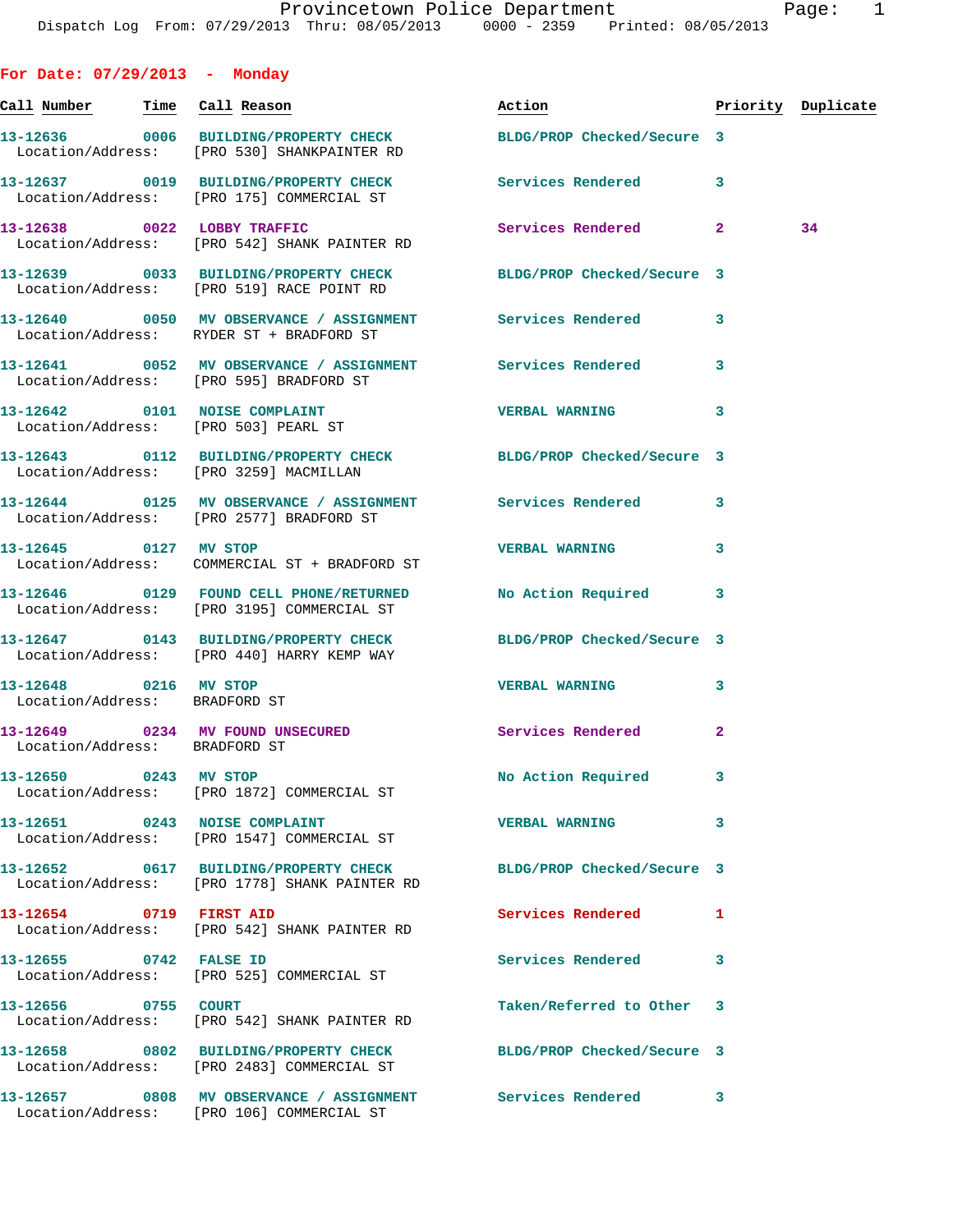|                                                | Provincetown Police Department The Page: 2<br>Dispatch Log From: 07/29/2013 Thru: 08/05/2013 0000 - 2359 Printed: 08/05/2013 |                           |              |
|------------------------------------------------|------------------------------------------------------------------------------------------------------------------------------|---------------------------|--------------|
|                                                | 13-12659 0834 WIRES DOWN<br>Location/Address: [PRO 1706] THISTLEMORE RD                                                      | Services Rendered         | $\mathbf{2}$ |
|                                                | 13-12660 0953 TOWS/STREET SWEEP Wehicle Towed<br>Location/Address: [PRO 366] COMMERCIAL ST                                   |                           | $\mathbf{2}$ |
|                                                | 13-12661     0956   BUILDING/PROPERTY CHECK        Services Rendered<br>Location/Address:   [PRO 391] COMMERCIAL ST          |                           | 3            |
|                                                | 13-12662 1141 PARKED MV COMPLAINT<br>Location/Address: [PRO 2002] PLEASANT ST                                                | Services Rendered         | $\mathbf{2}$ |
|                                                | 13-12663 1247 MV COMPLAINT<br>Location/Address: [PRO 1953] COMMERCIAL ST                                                     | <b>GONE ON ARRIVAL</b>    | $\mathbf{2}$ |
|                                                | 13-12664 1257 MV STOP<br>Location/Address: ROUTE 6 + HOWLAND ST                                                              | <b>VERBAL WARNING</b>     | 3            |
|                                                | 13-12665 1305 HARASSMENT<br>Location/Address: [PRO 365] COMMERCIAL ST                                                        | No Action Required 2      |              |
| Location/Address: [PRO 2521] ROUTE 6           | 13-12666 1334 VERBAL NO INSPECTION TERBAL WARNING                                                                            |                           | 3            |
|                                                | 13-12667 1418 FIRST AID<br>Location/Address: [PRO 196] COMMERCIAL ST                                                         | PATIENT REFUSAL 1         |              |
|                                                | 13-12668 1424 COURT<br>Location/Address: [PRO 542] SHANK PAINTER RD                                                          | <b>Services Rendered</b>  | 3            |
| 13-12669 1427 MV STOP                          | Location/Address: [PRO 2521] ROUTE 6                                                                                         | Citation/Warning Issued 3 |              |
|                                                | 13-12671 1456 SINGLE CALL OF SMOKE IN AREA Unfounded<br>Location/Address: [PRO 306] COMMERCIAL ST                            |                           | 3            |
| Location/Address: [PRO 571] ALDEN ST           | 13-12672 1503 BUILDING/PROPERTY CHECK Services Rendered 3                                                                    |                           |              |
|                                                |                                                                                                                              |                           | $\mathbf{3}$ |
|                                                | 13-12674 1523 ASSIST NPS<br>Location/Address: [PRO 542] SHANK PAINTER RD<br>Refer To Arrest: 13-153-AR                       | Arrest(s) Made            |              |
| Location/Address: [PRO 2513] ROUTE 6           | 13-12675 1534 MV OBSERVANCE / ASSIGNMENT Services Rendered                                                                   |                           | $\mathbf{3}$ |
|                                                | 13-12676 1536 BUILDING/PROPERTY CHECK Services Rendered 3<br>Location/Address: [PRO 2483] COMMERCIAL ST                      |                           |              |
| 13-12677 1537 MV STOP<br>Location: ROUTE 6 O/B |                                                                                                                              | <b>VERBAL WARNING</b>     | 3            |
|                                                | 13-12678 1550 MEDICAL EMERGENCY<br>Location/Address: [PRO 3222] ALDEN ST                                                     | Transported to Hospital 1 |              |
|                                                | 13-12679 1557 PARK, WALK & TALK 1988 Services Rendered<br>Location/Address: [PRO 440] HARRY KEMP WAY                         |                           | 2            |
| Location/Address: HARRY KEMP WAY               | 13-12680 1606 MV OBSERVANCE / ASSIGNMENT Services Rendered                                                                   |                           | 3            |
| 13-12681 1622 MV STOP                          | Location/Address: HOWLAND ST + HARRY KEMP WAY                                                                                | <b>VERBAL WARNING</b>     | 3            |
|                                                | 13-12682 1638 REMOVE UNWANTED GUEST<br>Location/Address: [PRO 2716] COMMERCIAL ST                                            | <b>GONE ON ARRIVAL</b>    | $\mathbf{2}$ |

**13-12684 1713 MV OBSERVANCE / ASSIGNMENT Transported to Hospital 3**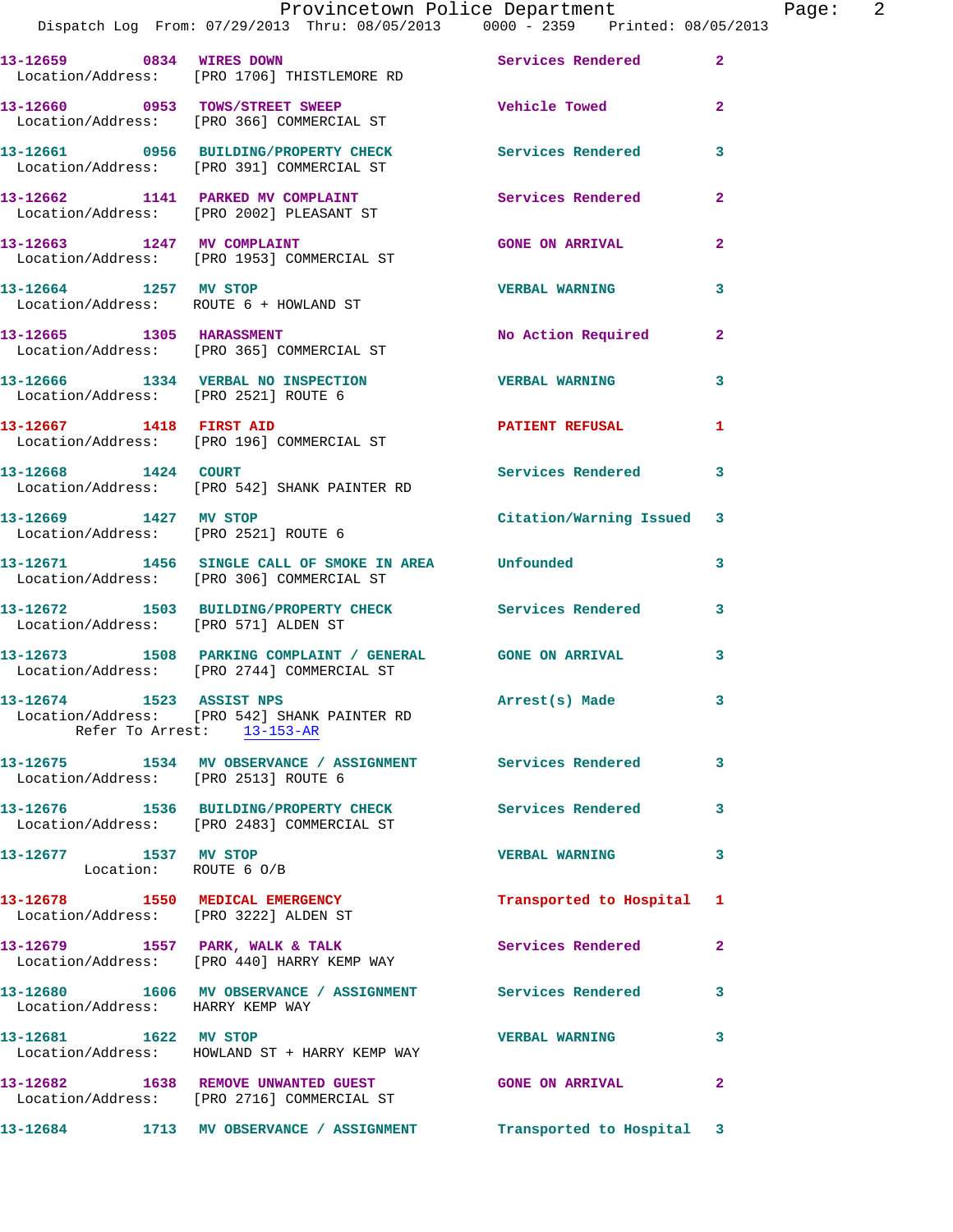|                                                                      | Dispatch Log From: 07/29/2013 Thru: 08/05/2013 0000 - 2359 Printed: 08/05/2013                                 | Provincetown Police Department | Page: 3      |
|----------------------------------------------------------------------|----------------------------------------------------------------------------------------------------------------|--------------------------------|--------------|
|                                                                      | Location/Address: BRADFORD ST + PILGRIM HEIGHTS RD                                                             |                                |              |
|                                                                      | 13-12685 1821 MV OBSERVANCE / ASSIGNMENT Services Rendered 3<br>Location/Address: BRADFORD ST + PRINCE ST      |                                |              |
|                                                                      | 13-12686 1834 911 ABANDONED<br>Location/Address: [PRO 1245] SEASHORE PARK DR                                   | Services Rendered 1            |              |
| Location/Address: [PRO 571] ALDEN ST                                 | 13-12687 1843 BUILDING/PROPERTY CHECK BLDG/PROP Checked/Secure 3                                               |                                |              |
| 13-12688 1857 MV STOP<br>Location: ROUTE 6 I/B                       |                                                                                                                | <b>VERBAL WARNING</b>          | 3            |
|                                                                      | 13-12689 1904 PARK, WALK & TALK 1999 Services Rendered<br>Location/Address: [PRO 16] MAYFLOWER AVE             |                                | $\mathbf{2}$ |
|                                                                      | 13-12690 1919 MV OBSERVANCE / ASSIGNMENT No Action Required 3<br>Location/Address: HARRY KEMP WAY              |                                |              |
|                                                                      | 13-12691 1938 BUILDING/PROPERTY CHECK BLDG/PROP Checked/Secure 3<br>Location/Address: [PRO 2206] COMMERCIAL ST |                                |              |
|                                                                      | 13-12692 1956 PARK, WALK & TALK<br>Location/Address: [PRO 165] COMMERCIAL ST                                   | Services Rendered 2            |              |
|                                                                      | 13-12693 2033 BUILDING/PROPERTY CHECK BLDG/PROP Checked/Secure 3<br>Location/Address: [PRO 175] COMMERCIAL ST  |                                |              |
|                                                                      | 13-12694 2038 BUILDING/PROPERTY CHECK BLDG/PROP Checked/Secure 3<br>Location/Address: [PRO 2206] COMMERCIAL ST |                                |              |
|                                                                      | 13-12695 2041 ALARM - FIRE<br>Location/Address: [PRO 1525] BREWSTER ST                                         | False Alarm                    | 1            |
| 13-12696 2104 MV STOP                                                | Location/Address: [PRO 3670] SHANK PAINTER RD                                                                  | <b>VERBAL WARNING</b>          | 3            |
|                                                                      | 13-12698 2132 NOISE COMPLAINT<br>Location/Address: [PRO 106] COMMERCIAL ST                                     | <b>Services Rendered</b>       | 3            |
|                                                                      | 13-12699 2144 BUILDING/PROPERTY CHECK<br>Location/Address: [PRO 306] COMMERCIAL ST                             | BLDG/PROP Checked/Secure 3     |              |
|                                                                      | 13-12700 2317 BUILDING/PROPERTY CHECK BLDG/PROP Checked/Secure 3<br>Location/Address: [PRO 1638] COMMERCIAL ST |                                |              |
|                                                                      | 13-12701 2317 BUILDING/PROPERTY CHECK BLDG/PROP Checked/Secure 3<br>Location/Address: [PRO 2539] RYDER ST      |                                |              |
| 13-12702 2344 NOISE COMPLAINT<br>Location/Address: [PRO 3429] OAK DR |                                                                                                                | <b>Services Rendered</b>       | 3            |
| For Date: $07/30/2013$ - Tuesday                                     |                                                                                                                |                                |              |
|                                                                      | 13-12705 0054 BAR CHECK<br>Location/Address: [PRO 3236] COMMERCIAL ST                                          | Services Rendered              | 2            |
|                                                                      | 13-12706 0055 BAR CHECK<br>Location/Address: [PRO 3331] COMMERCIAL ST                                          | Services Rendered              | $\mathbf{2}$ |
|                                                                      | 13-12707 0058 BAR CHECK<br>Location/Address: [PRO 208] COMMERCIAL ST                                           | Services Rendered              | $\mathbf{2}$ |
| 13-12708 0113 NOISE COMPLAINT<br>Location/Address: COMMERCIAL ST     |                                                                                                                | SPOKEN TO                      | 3            |
|                                                                      | 13-12710 0126 MEDICAL EMERGENCY<br>Location/Address: ATLANTIC AVE + BRADFORD ST                                | Transported to Hospital 1      |              |
|                                                                      |                                                                                                                |                                |              |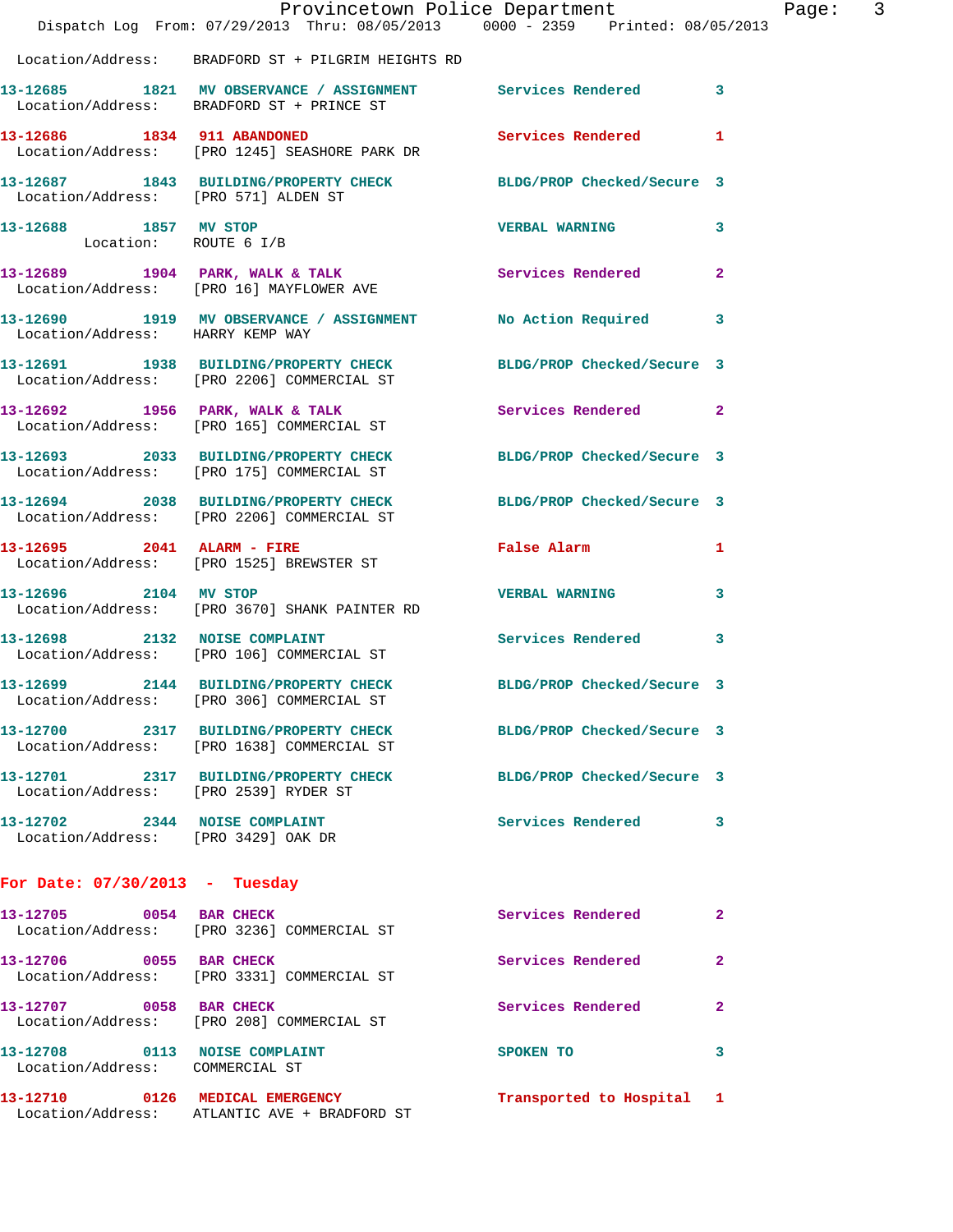|                       | Provincetown Police Department<br>Dispatch Log From: 07/29/2013 Thru: 08/05/2013 0000 - 2359 Printed: 08/05/2013 |           |                                                                                                                                                                                                                                |                | Page: 4 |  |
|-----------------------|------------------------------------------------------------------------------------------------------------------|-----------|--------------------------------------------------------------------------------------------------------------------------------------------------------------------------------------------------------------------------------|----------------|---------|--|
|                       |                                                                                                                  |           |                                                                                                                                                                                                                                |                |         |  |
|                       | 13-12711 0139 MV STOP<br>Location/Address: [PRO 744] BRADFORD ST                                                 |           | Services Rendered 3                                                                                                                                                                                                            |                |         |  |
|                       | 13-12712 0145 DISORDERLY<br>Location/Address: BRADFORD ST + RYDER ST                                             |           | SPOKEN TO AND TO A RESIDENCE A RESIDENCE OF A RESIDENCE OF A RESIDENCE OF A RESIDENCE OF A REPORT OF A REPORT OF A REPORT OF A REPORT OF A REPORT OF A REPORT OF A REPORT OF A REPORT OF A REPORT OF A REPORT OF A REPORT OF A | $\overline{2}$ |         |  |
|                       | 13-12713 0200 LOBBY TRAFFIC<br>Location/Address: [PRO 542] SHANK PAINTER RD                                      |           | Services Rendered 2                                                                                                                                                                                                            |                | 27      |  |
|                       | 13-12714 0231 BUILDING/PROPERTY CHECK BLDG/PROP Checked/Secure 3<br>Location/Address: [PRO 3259] MACMILLAN       |           |                                                                                                                                                                                                                                |                |         |  |
|                       | 13-12715 0239 MV OBSERVANCE / ASSIGNMENT Services Rendered 3<br>Location/Address: RYDER ST + BRADFORD ST         |           |                                                                                                                                                                                                                                |                |         |  |
|                       | 13-12716 0252 BUILDING/PROPERTY CHECK BLDG/PROP Checked/Secure 3<br>Location/Address: [PRO 444] HIGH POLE        |           |                                                                                                                                                                                                                                |                |         |  |
|                       | 13-12717 0524 BUILDING/PROPERTY CHECK BLDG/PROP Checked/Secure 3<br>Location/Address: [PRO 530] SHANKPAINTER RD  |           |                                                                                                                                                                                                                                |                |         |  |
|                       | 13-12718 0559 MV OBSERVANCE / ASSIGNMENT Services Rendered 3<br>Location/Address: [PRO 2513] ROUTE 6             |           |                                                                                                                                                                                                                                |                |         |  |
|                       | 13-12719 0615 OUI ARREST<br>Location/Address: [PRO 3296] SHANK PAINTER RD<br>Refer To Arrest: 13-155-AR          |           | Services Rendered 2                                                                                                                                                                                                            |                |         |  |
|                       | 13-12720 0625 FLIGHT COVERAGE<br>Location/Address: [PRO 516] RACE POINT RD                                       |           | Services Rendered 2                                                                                                                                                                                                            |                |         |  |
|                       | 13-12721 0751 MEDICAL EMERGENCY<br>Location/Address: [PRO 327] COMMERCIAL ST                                     |           | Transported to Hospital 1                                                                                                                                                                                                      |                |         |  |
|                       | 13-12722 0756 MV STOP<br>Location/Address: [PRO 182] COMMERCIAL ST                                               |           | <b>VERBAL WARNING</b>                                                                                                                                                                                                          | $\mathbf{3}$   |         |  |
|                       | 13-12723 0802 FLIGHT COVERAGE<br>Location/Address: [PRO 516] RACE POINT RD                                       |           | Services Rendered                                                                                                                                                                                                              | $\overline{2}$ |         |  |
|                       | 13-12724 0804 ASSIST AGENCY / MUTUAL AID Services Rendered 3<br>Location/Address: SHANKPAINTER RD                |           |                                                                                                                                                                                                                                |                |         |  |
|                       | 13-12725 0904 BUILDING/PROPERTY CHECK Services Rendered 3<br>Location/Address: [PRO 391] COMMERCIAL ST           |           |                                                                                                                                                                                                                                |                |         |  |
|                       | 13-12727 0946 MV COMPLAINT<br>Location/Address: [PRO 3708] SHANKPAINTER RD                                       |           | Vehicle Towed 2                                                                                                                                                                                                                |                |         |  |
|                       | 13-12726 0947 MV OBSERVANCE / ASSIGNMENT Services Rendered 3<br>Location/Address: [PRO 2521] ROUTE 6             |           |                                                                                                                                                                                                                                |                |         |  |
|                       | 13-12728 0954 PARKING COMPLAINT / GENERAL Services Rendered<br>Location/Address: COMMERCIAL ST                   |           |                                                                                                                                                                                                                                | 3              |         |  |
|                       | 13-12729 1026 COMPLAINT<br>Location/Address: [PRO 995] MILLER HILL RD                                            |           | SPOKEN TO THE STATE OF THE SPOKEN TO                                                                                                                                                                                           | 3              |         |  |
|                       | 13-12730 1051 MV STOP<br>Location/Address: [PRO 2513] ROUTE 6                                                    |           | <b>VERBAL WARNING</b>                                                                                                                                                                                                          | 3              |         |  |
|                       | 13-12731 1115 RENTAL SCAM<br>Location/Address: SHANKPAINTER RD                                                   | SPOKEN TO |                                                                                                                                                                                                                                | $\mathbf{2}$   |         |  |
|                       | 13-12732 1127 MV COMPLAINT<br>Location/Address: [PRO 2521] ROUTE 6                                               |           | <b>GONE ON ARRIVAL</b>                                                                                                                                                                                                         | $\mathbf{2}$   |         |  |
| 13-12733 1135 MV STOP | Location/Address: BRADFORD ST EXT + ANTHONY ST                                                                   |           | <b>VERBAL WARNING</b>                                                                                                                                                                                                          | 3              |         |  |
|                       | 13-12734 1218 MEDICAL EMERGENCY                                                                                  |           | Transported to Hospital 1                                                                                                                                                                                                      |                |         |  |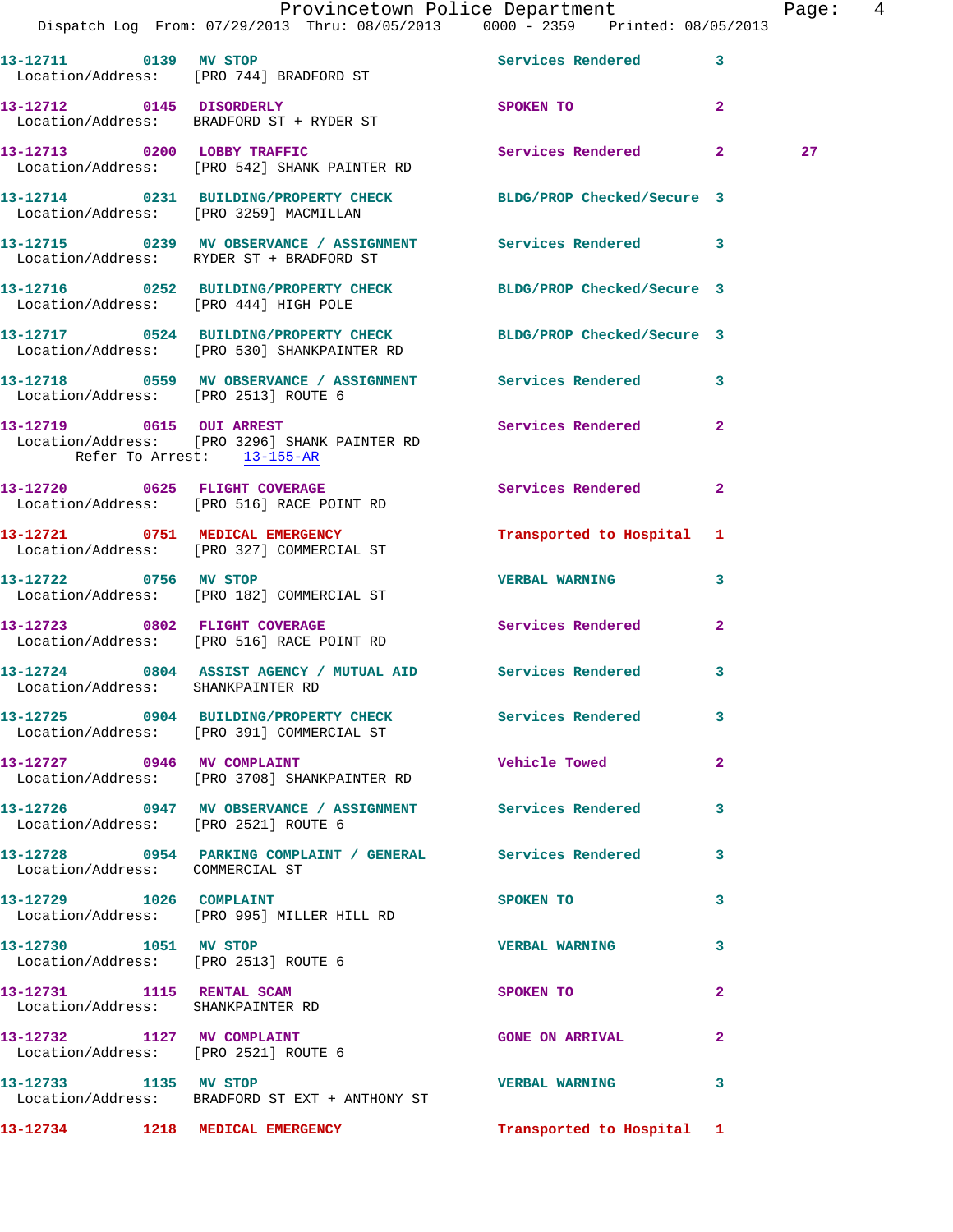|                                                             | Provincetown Police Department<br>Dispatch Log From: 07/29/2013 Thru: 08/05/2013 0000 - 2359 Printed: 08/05/2013 |                            |                |
|-------------------------------------------------------------|------------------------------------------------------------------------------------------------------------------|----------------------------|----------------|
| Location/Address: [PRO 3222] ALDEN ST                       |                                                                                                                  |                            |                |
|                                                             | 13-12735 1231 MEDICAL EMERGENCY<br>Location/Address: [PRO 895] COTTAGE ST                                        | Transported to Hospital 1  |                |
|                                                             | 13-12736 1241 DOGS LOCKED IN VEHICLE<br>Location/Address: [PRO 3296] SHANK PAINTER RD                            | SPOKEN TO                  | $\overline{a}$ |
| 13-12737 1319 MV COMPLAINT                                  | Location/Address: [PRO 595] BRADFORD ST                                                                          | Unfounded                  | $\overline{a}$ |
|                                                             | 13-12738 1339 BUILDING/PROPERTY CHECK<br>Location/Address: [PRO 2898] JEROME SMITH RD                            | BLDG/PROP Checked/Secure 3 |                |
| Location/Address: [PRO 2521] ROUTE 6                        | 13-12739 1345 ASSIST TRURO PD                                                                                    | <b>Services Rendered</b>   | 3              |
| 13-12740 1357 911 GENERAL                                   | Location/Address: [PRO 542] SHANK PAINTER RD                                                                     | <b>Services Rendered</b>   | 1              |
| Location/Address: SHANKPAINTER RD                           | 13-12741 1405 FOUND QUEBEC LIC                                                                                   | Services Rendered          | 3              |
| 13-12742 1412 FOUND BIKE                                    | Location/Address: [PRO 951] HOLWAY AVE                                                                           | Services Rendered          | $\overline{2}$ |
|                                                             | 13-12743 1429 MEDICAL EMERGENCY<br>Location/Address: [PRO 706] BAYBERRY AVE                                      | <b>Services Rendered</b>   | 1              |
|                                                             | 13-12744 1502 BUILDING/PROPERTY CHECK BLDG/PROP Checked/Secure 3<br>Location/Address: [PRO 2898] JEROME SMITH RD |                            |                |
|                                                             | 13-12745 1523 BUS COMPLAINT<br>Location/Address: CONWELL ST + BRADFORD ST                                        | Services Rendered          | $\mathbf{2}$   |
|                                                             | 13-12746 1539 MV OBSERVANCE / ASSIGNMENT Services Rendered<br>Location/Address: BRADFORD ST + HOWLAND ST         |                            | 3              |
|                                                             | 13-12747 1545 PARK, WALK & TALK<br>Location/Address: [PRO 2483] COMMERCIAL ST                                    | Services Rendered          | $\overline{2}$ |
| 13-12748 1554 MV STOP                                       | Location/Address: [PRO 106] COMMERCIAL ST                                                                        | <b>VERBAL WARNING</b>      | 3              |
| 13-12749 1558 MV STOP                                       | Location/Address: CONWAY ST + BRADFORD ST                                                                        | <b>VERBAL WARNING</b>      | 3              |
|                                                             | 13-12750 1618 PARK, WALK & TALK<br>Location/Address: [PRO 306] COMMERCIAL ST                                     | <b>Services Rendered</b>   | $\mathbf{2}$   |
|                                                             | 13-12751 1654 BUILDING/PROPERTY CHECK<br>Location/Address: [PRO 2206] COMMERCIAL ST                              | <b>Services Rendered</b>   | 3              |
| 13-12752 1724 ASSIST CITIZEN                                | Location/Address: [PRO 3746] BRADFORD ST EXT                                                                     | Services Rendered          | 3              |
|                                                             | 13-12753 1731 MEDICAL EMERGENCY<br>Location/Address: [PRO 3746] BRADFORD ST EXT                                  | <b>PATIENT REFUSAL</b>     | 1              |
| 13-12754 1736 ASSIST CITIZEN                                | Location/Address: PROVINCELANDS RD + BRADFORD ST                                                                 | <b>GONE ON ARRIVAL</b>     | 3              |
| 13-12755 1809 REASSURANCE CHECK<br>Location/Address: LAW ST |                                                                                                                  | Services Rendered          | 3              |
| 13-12756 1820 THREATS                                       | Location/Address: [PRO 3446] COMMERCIAL ST                                                                       | Investigated               | $\mathbf{2}$   |
|                                                             | 13-12757 1847 FOUND MARYLAND LICENSE<br>Location/Address: [PRO 542] SHANK PAINTER RD                             | <b>Services Rendered</b>   | 3              |

Page: 5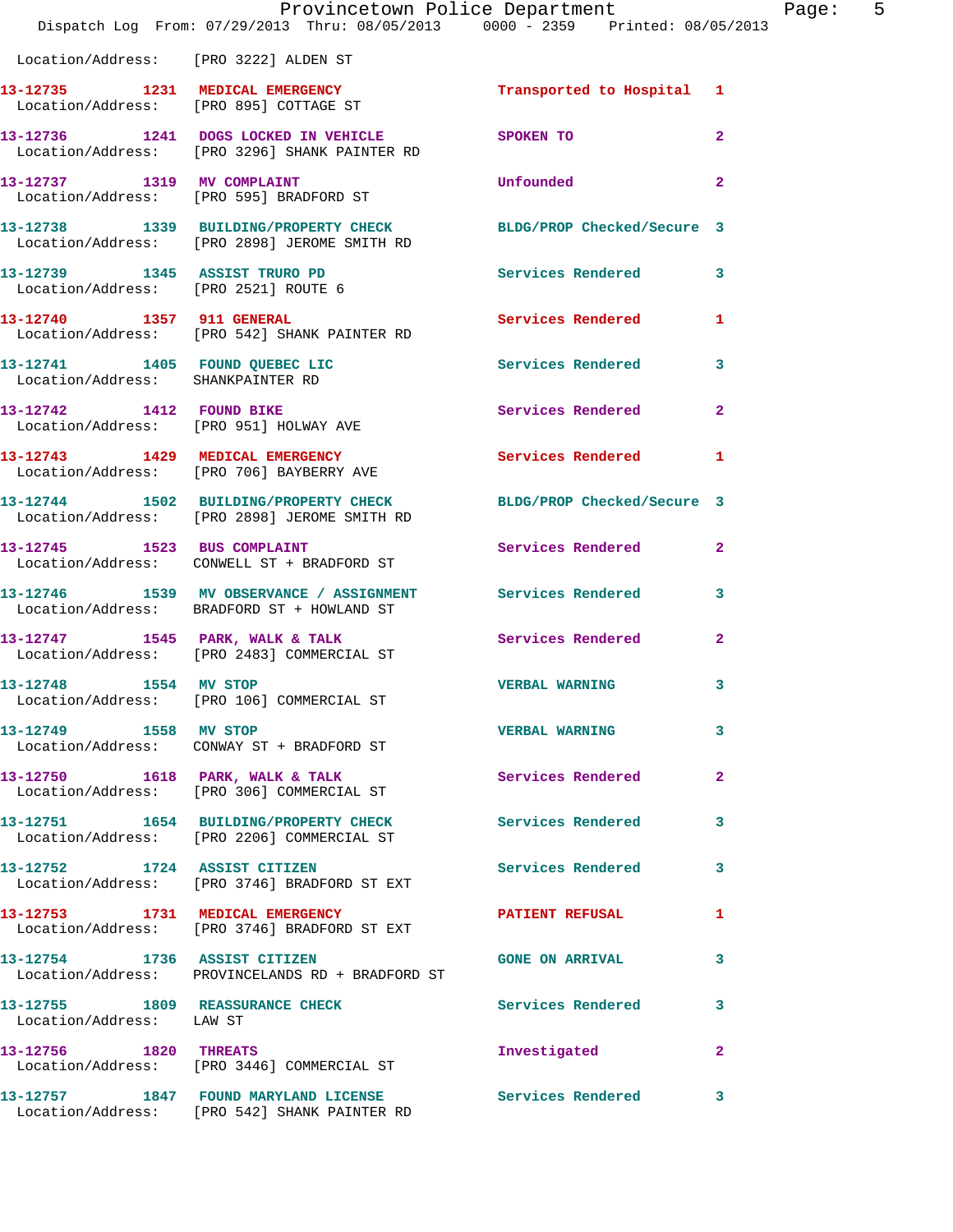13-12758 1902 COMPLAINT **13-12758** 1902 Services Rendered 3 Location/Address: [PRO 37] BRADFORD ST **13-12759 1903 BUILDING/PROPERTY CHECK BLDG/PROP Checked/Secure 3**  Location/Address: [PRO 2206] COMMERCIAL ST **13-12760 1905 MV STOP VERBAL WARNING 3**  Location/Address: [PRO 539] SHANK PAINTER RD **13-12764 1920 COMPLAINT - STREET PERFORMERS Services Rendered 3**  Location/Address: [PRO 175] COMMERCIAL ST **13-12765 1921 COMPLAINT - STREET PERFORMERS Services Rendered 3**  Location/Address: [PRO 175] COMMERCIAL ST **13-12761 1941 COMPLAINT - STREET PERFORMERS No Action Required 3**  Location/Address: COMMERCIAL ST **13-12762 1951 MV STOP VERBAL WARNING 3**  Location/Address: [PRO 2513] ROUTE 6 **13-12763 2006 911 GENERAL Investigated 1**  Location/Address: [PRO 129] COMMERCIAL ST **13-12766 2028 BUILDING/PROPERTY CHECK BLDG/PROP Checked/Secure 3**  Location/Address: [PRO 306] COMMERCIAL ST **13-12767 2045 BUILDING/PROPERTY CHECK BLDG/PROP Checked/Secure 3**  Location/Address: [PRO 175] COMMERCIAL ST **13-12768 2047 MV OBSERVANCE / ASSIGNMENT Services Rendered 3**  Location/Address: [PRO 94] BRADFORD ST 13-12769 2115 PARK, WALK & TALK **Services Rendered** 2 Location/Address: COMMERCIAL ST **13-12770 2134 BUILDING/PROPERTY CHECK BLDG/PROP Checked/Secure 3**  Location/Address: [PRO 530] SHANKPAINTER RD **13-12771 2202 LOST SET OF KEYS Services Rendered 3**  Location/Address: [PRO 542] SHANK PAINTER RD **13-12772 2215 MEDICAL EMERGENCY Transported to Hospital 1**  Location/Address: [PRO 1877] COMMERCIAL ST **13-12773 2250 LOST SEAMANS DEBIT CARD Services Rendered 3**  Location/Address: [PRO 542] SHANK PAINTER RD **13-12774 2313 BUILDING/PROPERTY CHECK BLDG/PROP Checked/Secure 3**  Location/Address: [PRO 444] HIGH POLE 13-12775 2316 MV COMPLAINT **13-12775** Services Rendered 2 Location/Address: [PRO 526] RYDER ST EXT **13-12776 2327 MV STOP VERBAL WARNING 3**  Location: [PRO 3431] LOPES SQUARE **13-12777 2336 BUILDING/PROPERTY CHECK BLDG/PROP Checked/Secure 3**  Location/Address: [PRO 530] SHANKPAINTER RD **13-12778 2345 MV OBSERVANCE / ASSIGNMENT Services Rendered 3**  Location/Address: RYDER ST + BRADFORD ST **13-12779 2349 MV STOP VERBAL WARNING 3**  Location/Address: BRADFORD ST

#### **For Date: 07/31/2013 - Wednesday**

| 13-12780          | 0031 BUILDING/PROPERTY CHECK | BLDG/PROP Checked/Secure |  |
|-------------------|------------------------------|--------------------------|--|
| Location/Address: | [PRO 2898] JEROME SMITH RD   |                          |  |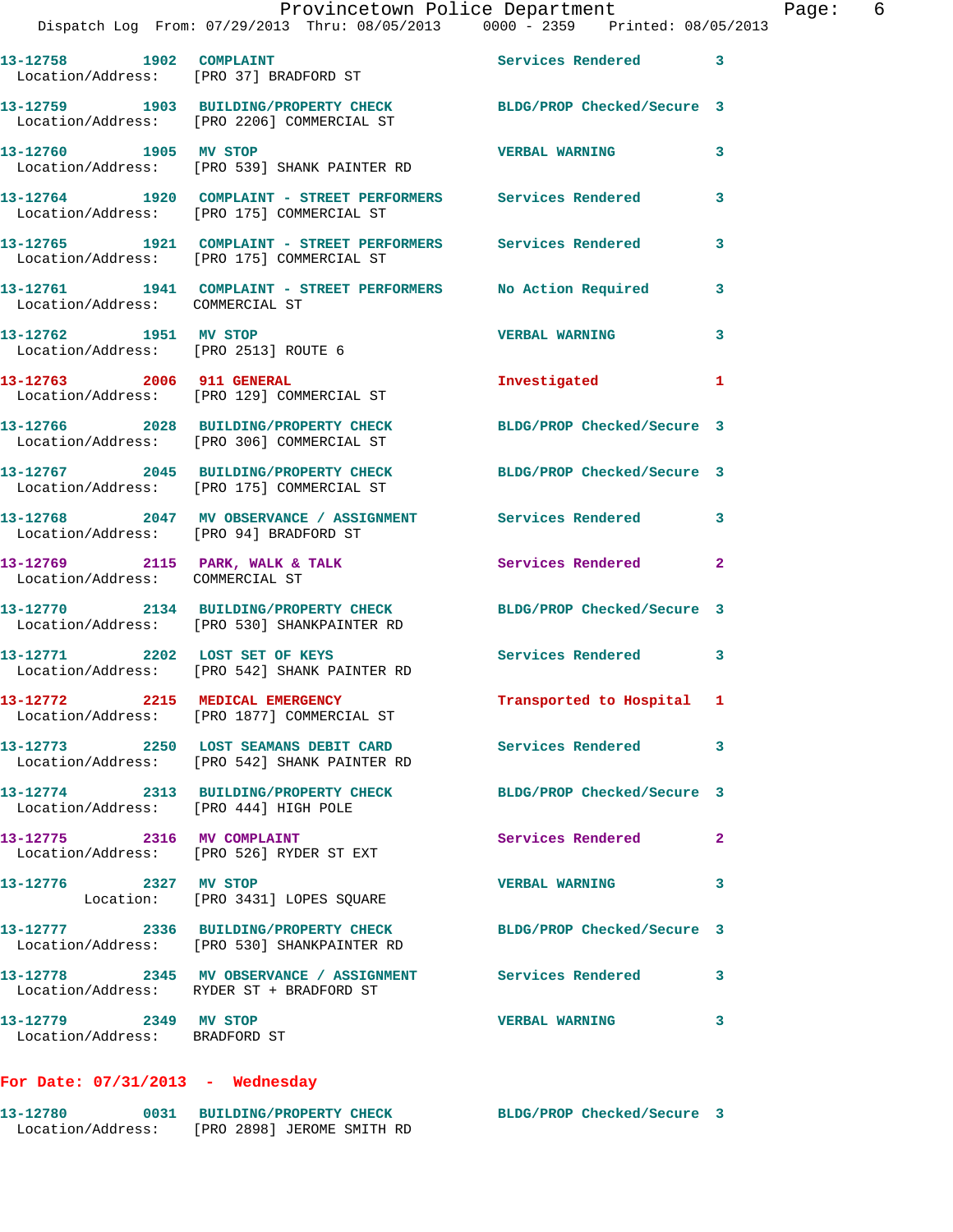| Location/Address: MT GILBOA RD                           | 13-12783 0032 911 GENERAL                                                                                           | Services Rendered 1      |                |    |
|----------------------------------------------------------|---------------------------------------------------------------------------------------------------------------------|--------------------------|----------------|----|
|                                                          | 13-12781 0034 ALARM - GENERAL<br>Location/Address: [PRO 437] FREEMAN ST                                             | False Alarm              | 1              |    |
| Location/Address: GOOD TEMPLAR PL                        | 13-12782 0034 ASSIST AGENCY / MUTUAL AID Services Rendered                                                          |                          | 3              |    |
| 13-12785 0058 MV STOP<br>Location/Address: COMMERCIAL ST |                                                                                                                     | <b>VERBAL WARNING</b>    | 3              |    |
|                                                          | 13-12788 0117 ANIMAL CALL<br>Location/Address: [PRO 526] RYDER ST EXT                                               | <b>Services Rendered</b> | $\mathbf{2}$   |    |
| Location/Address: FREEMAN ST                             | 13-12789 0202 ALARM - GENERAL                                                                                       | False Alarm              | 1              |    |
|                                                          | 13-12790 0209 FOUND KEY/RETURNED Services Rendered 3<br>Location/Address: [PRO 2543] MACMILLAN WHARF                |                          |                |    |
|                                                          | 13-12791 0213 BUILDING/PROPERTY CHECK BLDG/PROP Checked/Secure 3<br>Location/Address: [PRO 488] MAYFLOWER AVE       |                          |                |    |
|                                                          | 13-12792 0213 BUILDING/PROPERTY CHECK BLDG/PROP Checked/Secure 3<br>Location/Address: [PRO 569] WINSLOW ST          |                          |                |    |
|                                                          | 13-12794 0218 COMPLAINT<br>Location/Address: CENTER ST + BRADFORD ST                                                | Services Rendered 3      |                |    |
|                                                          | 13-12795 0242 BUILDING/PROPERTY CHECK BLDG/PROP Checked/Secure 3<br>Location/Address: [PRO 3287] ROUTE 6            |                          |                |    |
|                                                          | 13-12796 0243 BUILDING/PROPERTY CHECK BLDG/PROP Checked/Secure 3<br>Location/Address: [PRO 3030] TIN PAN ALLEY RD   |                          |                |    |
|                                                          | 13-12797 0300 FOUND WALLET/RETURNED No Action Required 3<br>Location/Address: [PRO 542] SHANK PAINTER RD            |                          |                |    |
|                                                          | 13-12798 0341 BUILDING/PROPERTY CHECK BLDG/PROP Checked/Secure 3<br>Location/Address: [PRO 545] SHANKPAINTER RD     |                          |                |    |
|                                                          | 13-12799 0356 MISSING PERSON<br>Location/Address: [PRO 1231] COMMERCIAL ST                                          | <b>SPOKEN TO</b>         | 1              |    |
| 13-12800 0406 LOBBY TRAFFIC                              | Location/Address: [PRO 542] SHANK PAINTER RD                                                                        | Services Rendered        | $\mathbf{2}^-$ | 29 |
| 13-12801 0444 MV STOP                                    | Location/Address: SNAIL RD + ROUTE 6                                                                                | <b>VERBAL WARNING</b>    | 3              |    |
| 13-12802 0445 MV STOP                                    | Location/Address: ROUTE 6 + SHANK PAINTER RD                                                                        | <b>VERBAL WARNING</b>    | 3              |    |
|                                                          | 13-12803 0454 BUILDING/PROPERTY CHECK BLDG/PROP Checked/Secure 3<br>Location/Address: [PRO 2206] COMMERCIAL ST      |                          |                |    |
|                                                          | 13-12804 0454 BUILDING/PROPERTY CHECK BLDG/PROP Checked/Secure 3<br>Location/Address: [PRO 1638] COMMERCIAL ST      |                          |                |    |
| 13-12805 0524 MV STOP                                    | Location/Address: [PRO 539] SHANK PAINTER RD                                                                        | <b>VERBAL WARNING</b>    | 3              |    |
|                                                          | 13-12806 0536 911 GENERAL<br>Location/Address: [PRO 3222] ALDEN ST                                                  | SPOKEN TO                | 1              |    |
|                                                          | 13-12807 0543 MV OBSERVANCE / ASSIGNMENT No Action Required<br>Location/Address: SHANK PAINTER RD + JEROME SMITH RD |                          | 3              |    |
|                                                          | 13-12809 0552 FLIGHT COVERAGE                                                                                       | Services Rendered 2      |                |    |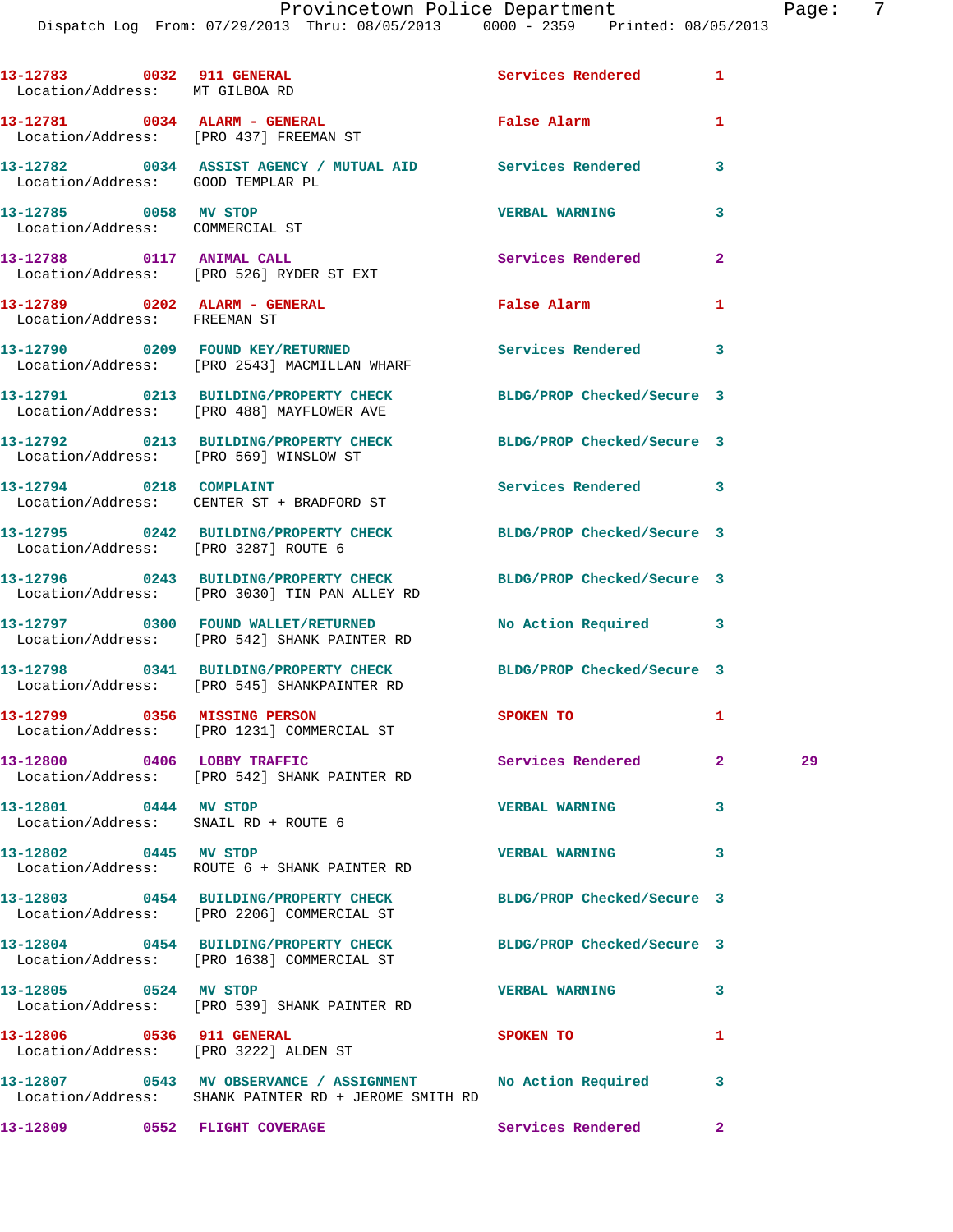|                                                                 | Dispatch Log From: 07/29/2013 Thru: 08/05/2013 0000 - 2359 Printed: 08/05/2013                                   | Provincetown Police Department |                         | Page: 8 |  |
|-----------------------------------------------------------------|------------------------------------------------------------------------------------------------------------------|--------------------------------|-------------------------|---------|--|
|                                                                 | Location/Address: [PRO 516] RACE POINT RD                                                                        |                                |                         |         |  |
|                                                                 | 13-12808 0559 MV COMPLAINT<br>Location/Address: [PRO 43] BRADFORD ST                                             | No Action Required 2           |                         |         |  |
|                                                                 | 13-12811 0755 ASSIST CITIZEN<br>Location/Address: [PRO 542M] SHANK PAINTER RD                                    | SPOKEN TO                      | $\overline{\mathbf{3}}$ |         |  |
|                                                                 | 13-12810 0806 BUILDING/PROPERTY CHECK Services Rendered 3<br>Location/Address: [PRO 2483] COMMERCIAL ST          |                                |                         |         |  |
|                                                                 | 13-12812 0818 911 GENERAL<br>Location/Address: [PRO 2048] SANDY HILL LN                                          | Services Rendered              | 1                       |         |  |
|                                                                 | 13-12816 0833 E911 ROLL OVER CALLS FROM EPD Services Rendered 1<br>Location/Address: [PRO 542] SHANK PAINTER RD  |                                |                         | 6       |  |
|                                                                 | 13-12813 0834 MV OBSERVANCE / ASSIGNMENT Citation/Warning Issued 3<br>Location/Address: BRADFORD ST + RYDER ST   |                                |                         |         |  |
| 13-12814 0847 MV STOP                                           | Location/Address: CENTER ST + BRADFORD ST                                                                        | <b>VERBAL WARNING</b>          | 3                       |         |  |
|                                                                 | 13-12815 0855 TRAFFIC CONTROL<br>Location/Address: CENTER ST + BRADFORD ST                                       | Services Rendered 3            |                         |         |  |
|                                                                 | 13-12823 0857 FOUND WALLET<br>Location/Address: [PRO 542] SHANK PAINTER RD                                       | No Action Required             | $\overline{\mathbf{3}}$ |         |  |
|                                                                 | 13-12817 0900 ASSIST AGENCY / EASTHAM PD Taken/Referred to Other 3<br>Location/Address: [EAS] GOVERNOR PRINCE RD |                                |                         |         |  |
|                                                                 | 13-12818 0917 B & E BURGLARY-PAST<br>Location/Address: [PRO 1181] COMMERCIAL ST                                  | No Action Required 2           |                         |         |  |
| 13-12819 0922 STREET SWEEP TOW                                  | Location/Address: [PRO 319] COMMERCIAL ST                                                                        | Vehicle Towed Toward           | $\overline{2}$          |         |  |
|                                                                 | 13-12820 0931 BUILDING/PROPERTY CHECK<br>Location/Address: [PRO 2206] COMMERCIAL ST                              | <b>Services Rendered</b>       | 3                       |         |  |
|                                                                 | 13-12821 0931 ASSIST AGENCY / EASTHAM PD Taken/Referred to Other 3<br>Location/Address: [EAS] FIELD RD           |                                |                         | 3       |  |
|                                                                 | 13-12822 0934 PARKING COMPLAINT / GENERAL Services Rendered<br>Location/Address: [PRO 1976] COMMERCIAL ST        |                                | 3                       |         |  |
|                                                                 | 13-12824 1020 ASSIST AGENCY / EASTHAM PD<br>Location/Address: [EAS] HERRING BROOK RD                             | Taken/Referred to Other 3      |                         |         |  |
|                                                                 | 13-12826 1032 COMPLAINT-POSSIBLE SCAM SPOKEN TO<br>Location/Address: [PRO 542] SHANK PAINTER RD                  |                                | $\overline{\mathbf{3}}$ |         |  |
|                                                                 | 13-12825 1041 PARKING COMPLAINT / GENERAL No Action Required 3<br>Location/Address: [PRO 1181] COMMERCIAL ST     |                                |                         |         |  |
|                                                                 | 13-12827 1042 MV HIT & RUN<br>Location/Address: [PRO 2171] COMMERCIAL ST                                         | Services Rendered              | $\mathbf{2}$            |         |  |
| 13-12828 1225 LOST CA LIC                                       | Location/Address: SHANKPAINTER RD                                                                                | Services Rendered 3            |                         |         |  |
|                                                                 | 13-12829 1234 MEDICAL EMERGENCY<br>Location/Address: [PRO 440] HARRY KEMP WAY                                    | Transported to Hospital 1      |                         |         |  |
| Location/Address: STANDISH ST                                   | 13-12831 1334 TRUCK UNABLE TO MAKE TURN Services Rendered 3                                                      |                                |                         |         |  |
| 13-12832 1348 MEDICAL CALL<br>Location/Address: SHANKPAINTER RD |                                                                                                                  | Services Rendered              | 1                       |         |  |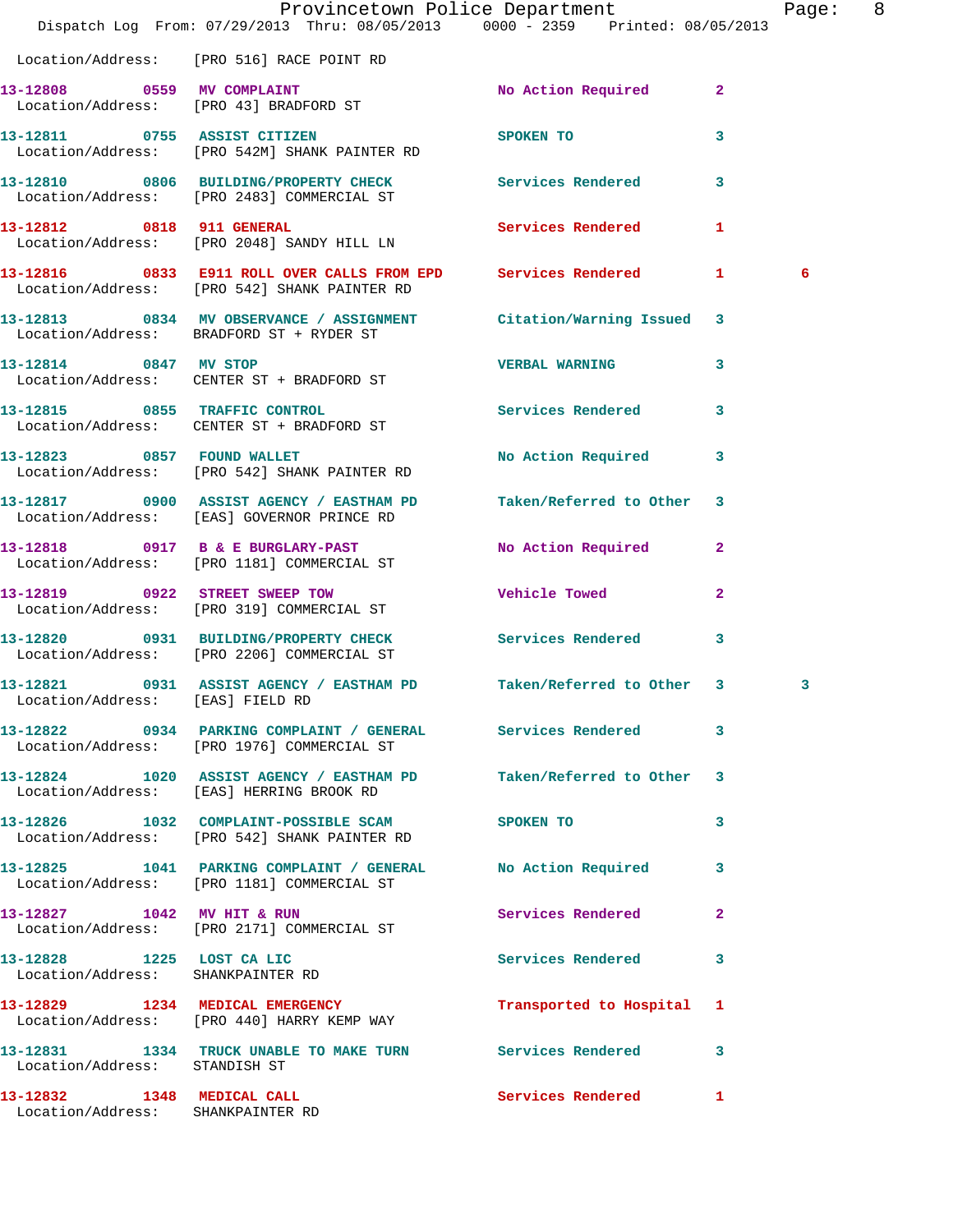### Provincetown Police Department Page: 9

| 13-12833 1352 SERVICE CALL<br>Location/Address: [PRO 3222] ALDEN ST      |                                                                                                                      | SPOKEN TO                  | 3                       |
|--------------------------------------------------------------------------|----------------------------------------------------------------------------------------------------------------------|----------------------------|-------------------------|
| 13-12834 1355 MV DISABLED<br>Location/Address: SHANKPAINTER RD           |                                                                                                                      | Services Rendered          | $\overline{2}$          |
|                                                                          | 13-12835 1407 BUILDING/PROPERTY CHECK Services Rendered<br>Location/Address: [PRO 75] CAPTAIN BERTIE RD              |                            | 3                       |
| Location/Address: JEROME SMITH RD                                        | 13-12836 1428 FOUND YAMAHA SCOOTER Services Rendered                                                                 |                            | 3                       |
|                                                                          | 13-12838 1513 BARKING DOG COMPLAINT<br>Location/Address: [PRO 352] COMMERCIAL ST                                     | <b>Services Rendered</b>   | $\mathbf{2}$            |
|                                                                          | 13-12837 1518 MV OBSERVANCE / ASSIGNMENT Services Rendered<br>Location/Address: HARRY KEMP WAY + HOWLAND ST          |                            | $\mathbf{3}$            |
|                                                                          | 13-12839 1523 ASSIST CITIZEN<br>Location/Address: [PRO 127] COMMERCIAL ST                                            | Services Rendered          | $\mathbf{3}$            |
| 13-12840 1551 MV STOP                                                    | Location/Address: STANDISH ST + BRADFORD ST                                                                          | <b>VERBAL WARNING</b>      | 3                       |
| 13-12841 1557 MV STOP                                                    | Location/Address: BRADFORD ST + CENTER ST                                                                            | <b>VERBAL WARNING</b>      | 3                       |
| 13-12842 1618 HAZARDS<br>Location: ROUTE O/B                             |                                                                                                                      | <b>GONE ON ARRIVAL</b>     | $\mathbf{2}$            |
| 13-12843 1626 LOW WIRES<br>Location/Address: [PRO 502] PEARL ST          |                                                                                                                      | Services Rendered          | $\mathbf{2}$            |
| 13-12844   1637   FOUND PURSE                                            | Location/Address: [PRO 2500] COMMERCIAL ST                                                                           | Services Rendered          | 3                       |
| 13-12845   1641   MV COMPLAINT<br>Location/Address: [PRO 94] BRADFORD ST |                                                                                                                      | <b>Services Rendered</b>   | $\mathbf{2}$            |
|                                                                          | 13-12846 1707 MV OBSERVANCE / ASSIGNMENT Services Rendered<br>Location/Address: BRADFORD ST EXT + PILGRIM HEIGHTS RD |                            | 3                       |
| 13-12847 1730 PARK, WALK & TALK                                          | Location/Address: [PRO 105] COMMERCIAL ST                                                                            | <b>Services Rendered</b>   | $\overline{2}$          |
| 13-12848 1754 ASSIST CITIZEN                                             | Location/Address: [PRO 999] MONTELLO ST                                                                              | <b>Services Rendered</b>   | $\mathbf{3}$            |
| 13-12849 1803 MV STOP                                                    | Location/Address: HOWLAND ST + ROUTE 6                                                                               | <b>VERBAL WARNING</b>      | $\mathbf{3}$            |
|                                                                          | 13-12850 1817 MV OBSERVANCE / ASSIGNMENT Services Rendered<br>Location/Address: BRADFORD ST + RYDER ST               |                            | $\mathbf{3}$            |
| 13-12851 1845 COMPLAINT                                                  | Location/Address: BROWNE ST + PLEASANT ST                                                                            | SPOKEN TO                  | $\mathbf{3}$            |
| 13-12852 1854 HAZARDS                                                    | Location/Address: [PRO 1520] BRADFORD ST                                                                             | Services Rendered          | $\overline{\mathbf{2}}$ |
|                                                                          | 13-12853 1921 BUILDING/PROPERTY CHECK<br>Location/Address: [PRO 2206] COMMERCIAL ST                                  | BLDG/PROP Checked/Secure 3 |                         |
|                                                                          | 13-12854 2016 BUILDING/PROPERTY CHECK<br>Location/Address: [PRO 306] COMMERCIAL ST                                   | BLDG/PROP Checked/Secure 3 |                         |
|                                                                          | 13-12855 2024 BUILDING/PROPERTY CHECK<br>Location/Address: [PRO 175] COMMERCIAL ST                                   | BLDG/PROP Checked/Secure 3 |                         |
|                                                                          | 13-12856 2024 PARK, WALK & TALK<br>Location/Address: [PRO 2927] COMMERCIAL ST                                        | Services Rendered          | $\mathbf{2}$            |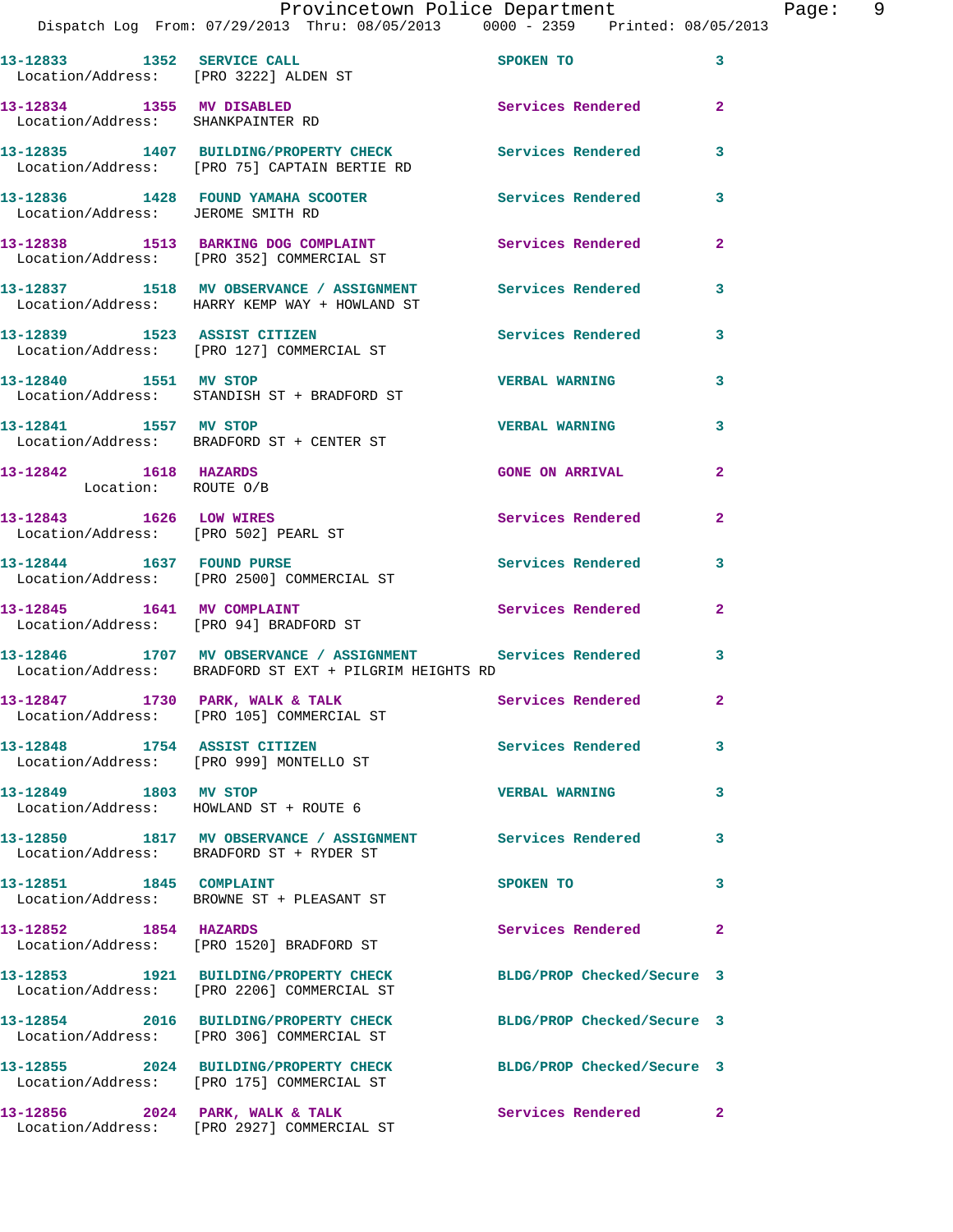| 13-12857 2037 SHOPLIFTING                             | Location/Address: [PRO 274] COMMERCIAL ST                                                                       | <b>VERBAL WARNING</b>      | $\mathbf{2}$            |
|-------------------------------------------------------|-----------------------------------------------------------------------------------------------------------------|----------------------------|-------------------------|
| 13-12858 2044 MV STOP                                 | Location/Address: [PRO 2521] ROUTE 6                                                                            | <b>VERBAL WARNING</b>      | 3                       |
| 13-12859 2054 MV STOP                                 | Location/Address: CONANT ST + BRADFORD ST                                                                       | <b>VERBAL WARNING</b>      | 3                       |
|                                                       | 13-12860 2123 MV OBSERVANCE / ASSIGNMENT Services Rendered<br>Location/Address: [PRO 94] BRADFORD ST            |                            | 3                       |
| 13-12861 2128 MV STOP<br>Location/Address: CENTER ST  |                                                                                                                 | <b>VERBAL WARNING</b>      | 3                       |
| 13-12862 2134 BEACH FIRE                              | Location/Address: [PRO 2977] COMMERCIAL ST                                                                      | SPOKEN TO                  | 3                       |
| 13-12864 2216 BAR CHECK                               | Location/Address: [PRO 208] COMMERCIAL ST                                                                       | <b>Services Rendered</b>   | $\mathbf{2}$            |
| Location/Address: COMMERCIAL ST                       | 13-12865 2225 COMPLAINT - STREET PERFORMERS SPOKEN TO                                                           |                            | 3                       |
|                                                       | 13-12866 2241 BUILDING/PROPERTY CHECK<br>Location/Address: [PRO 175] COMMERCIAL ST                              | BLDG/PROP Checked/Secure 3 |                         |
| 13-12867 2303 ANIMAL CALL                             | Location/Address: [PRO 537] SHANK PAINTER RD                                                                    | Could Not Locate           | $\overline{2}$          |
|                                                       | 13-12868 2307 MEDICAL/LIFT ASSIST<br>Location/Address: [PRO 2489] BRADFORD ST                                   | No Action Required         | 1                       |
| 13-12870 2312 BY-LAW VIOLATION                        | Location/Address: [PRO 537] SHANK PAINTER RD                                                                    | <b>VERBAL WARNING</b>      | $\mathbf{2}$            |
|                                                       | 13-12869 2317 BUILDING/PROPERTY CHECK<br>Location/Address: [PRO 16] BRADFORD ST                                 | BLDG/PROP Checked/Secure 3 |                         |
| Location/Address: [PRO 571] ALDEN ST                  | 13-12871 2323 BUILDING/PROPERTY CHECK                                                                           | BLDG/PROP Checked/Secure 3 |                         |
| 13-12872 2326 MV STOP<br>Location/Address: CONWELL ST |                                                                                                                 | <b>VERBAL WARNING</b>      | 3                       |
| 13-12873 2327 FOUND BAG                               | Location/Address: RYDER ST + COMMERCIAL ST                                                                      | No Action Required         | 3                       |
|                                                       | 13-12874 2335 BUILDING/PROPERTY CHECK BLDG/PROP Checked/Secure 3<br>Location/Address: [PRO 530] SHANKPAINTER RD |                            |                         |
| For Date: $08/01/2013$ - Thursday                     |                                                                                                                 |                            |                         |
|                                                       | 13-12875 0001 MV OBSERVANCE / ASSIGNMENT Services Rendered<br>Location/Address: RYDER ST + BRADFORD ST          |                            | $\overline{\mathbf{3}}$ |
| 13-12876 0010 MV STOP                                 | Location/Address: SHANK PAINTER RD                                                                              | <b>VERBAL WARNING</b>      | 3                       |
|                                                       | 13-12877 0010 MV OBSERVANCE / ASSIGNMENT<br>Location/Address: BRADFORD ST + HOWLAND ST                          | No Action Required         | 3                       |
| 13-12878 0013 MV STOP                                 | Location/Address: ANTHONY ST + BRADFORD ST                                                                      | <b>VERBAL WARNING</b>      | 3                       |
| 13-12879 0028 MV STOP                                 | Location/Address: [PRO 1886] BRADFORD ST                                                                        | <b>VERBAL WARNING</b>      | 3                       |
|                                                       | 13-12880 0029 BUILDING/PROPERTY CHECK BLDG/PROP Checked/Secure 3                                                |                            |                         |
|                                                       |                                                                                                                 |                            |                         |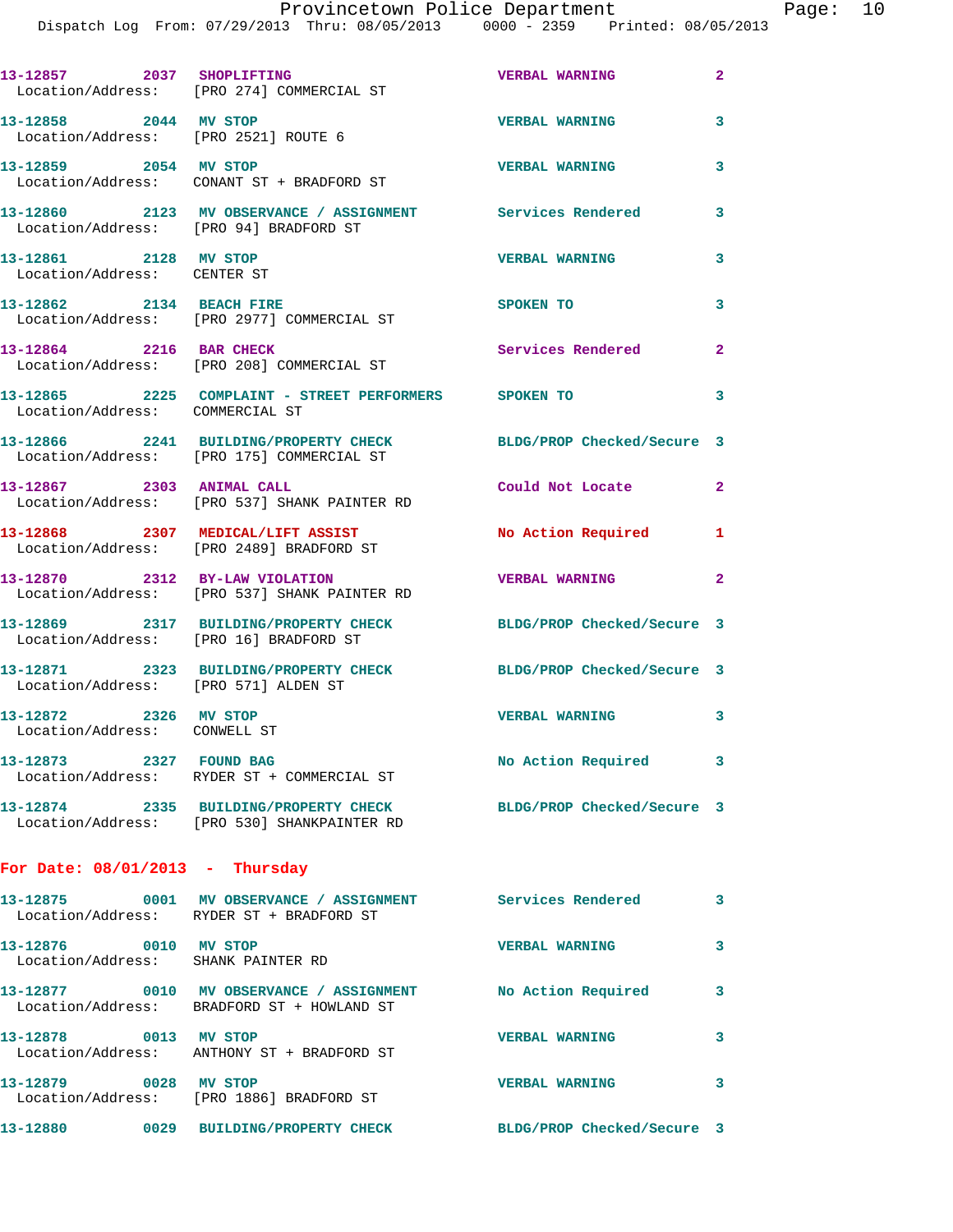|                                        | Dispatch Log From: 07/29/2013 Thru: 08/05/2013 0000 - 2359 Printed: 08/05/2013                                   | Provincetown Police Department | Page: 11                |
|----------------------------------------|------------------------------------------------------------------------------------------------------------------|--------------------------------|-------------------------|
| Location/Address: [PRO 3287] ROUTE 6   |                                                                                                                  |                                |                         |
|                                        | 13-12881 0044 PARK, WALK & TALK<br>Location: [PRO 3431] LOPES SQUARE                                             | No Action Required 2           |                         |
|                                        | 13-12882 0108 LOBBY TRAFFIC<br>Location/Address: [PRO 542] SHANK PAINTER RD                                      | Services Rendered 2            | 24                      |
|                                        | 13-12883 0120 SUSPICIOUS ACTIVITY SPOKEN TO<br>Location/Address: [PRO 3222] ALDEN ST                             |                                | $\mathbf{2}$            |
|                                        | 13-12884 0144 BUILDING/PROPERTY CHECK BLDG/PROP Checked/Secure 3<br>Location/Address: [PRO 1778] SHANKPAINTER RD |                                |                         |
|                                        | 13-12885 0201 CLEANING UP LATE<br>Location/Address: [PRO 3443] COMMERCIAL ST                                     | No Action Required 3           |                         |
|                                        | 13-12886 0215 BUILDING/PROPERTY CHECK BLDG/PROP Checked/Secure 3<br>Location/Address: [PRO 488] MAYFLOWER AVE    |                                |                         |
| Location: TOWN                         | 13-12889 0220 ASSIST AGENCY / MUTUAL AID No Action Required 3                                                    |                                |                         |
|                                        | 13-12888 0223 BUILDING/PROPERTY CHECK BLDG/PROP Checked/Secure 3<br>Location/Address: [PRO 2206] COMMERCIAL ST   |                                |                         |
| Location/Address: [PRO 569] WINSLOW ST | 13-12890 0228 BUILDING/PROPERTY CHECK BLDG/PROP Checked/Secure 3                                                 |                                |                         |
| 13-12891 0228 MV STOP                  | Location/Address: [PRO 606] CONWELL ST                                                                           | VERBAL WARNING 3               |                         |
| Location/Address: [PRO 3259] MACMILLAN | 13-12892 0236 BUILDING/PROPERTY CHECK BLDG/PROP Checked/Secure 3                                                 |                                |                         |
|                                        | 13-12893 0336 BUILDING/PROPERTY CHECK BLDG/PROP Checked/Secure 3<br>Location/Address: [PRO 2898] JEROME SMITH RD |                                |                         |
|                                        | 13-12894 0448 BUILDING/PROPERTY CHECK BLDG/PROP Checked/Secure 3<br>Location/Address: [PRO 545] SHANKPAINTER RD  |                                |                         |
| Location/Address: [PRO 2] ALDEN ST     | 13-12895 0501 BUILDING/PROPERTY CHECK BLDG/PROP Checked/Secure 3                                                 |                                |                         |
|                                        | 13-12896 0501 ASSIST AGENCY / MUTUAL AID Taken/Referred to Other 3<br>Location: [PRO 3431] THE COFFEE POT        |                                |                         |
| Location/Address: [PRO 3287] ROUTE 6   | 13-12897 0504 BUILDING/PROPERTY CHECK BLDG/PROP Checked/Secure 3                                                 |                                |                         |
| Location: ROUTE 6 I/B                  | 13-12898 0558 MV OBSERVANCE / ASSIGNMENT Services Rendered 3                                                     |                                |                         |
|                                        | 13-12899 0741 BUILDING/PROPERTY CHECK Services Rendered<br>Location/Address: [PRO 2481] TREMONT ST               |                                | $\overline{\mathbf{3}}$ |
|                                        | 13-12900 0754 MV OBSERVANCE / ASSIGNMENT<br>Location/Address: BRADFORD ST + PROVINCELANDS RD                     | No Action Required             | $\mathbf{3}$            |
|                                        | 13-12901 0832 HOSPITAL TRANSPORT<br>Location/Address: [PRO 440] HARRY KEMP WAY                                   | Transported to Hospital 1      |                         |
| Location/Address: PRINCE ST            | 13-12902 0900 VERBAL STOP SIGN                                                                                   | VERBAL WARNING 3               |                         |
|                                        | 13-12903 0901 LOOSE DOG<br>Location/Address: [PRO 3004] BRADFORD ST                                              | Services Rendered 2            |                         |
|                                        | 13-12904 0950 BUILDING/PROPERTY CHECK Services Rendered 3<br>Location/Address: [PRO 2483] COMMERCIAL ST          |                                |                         |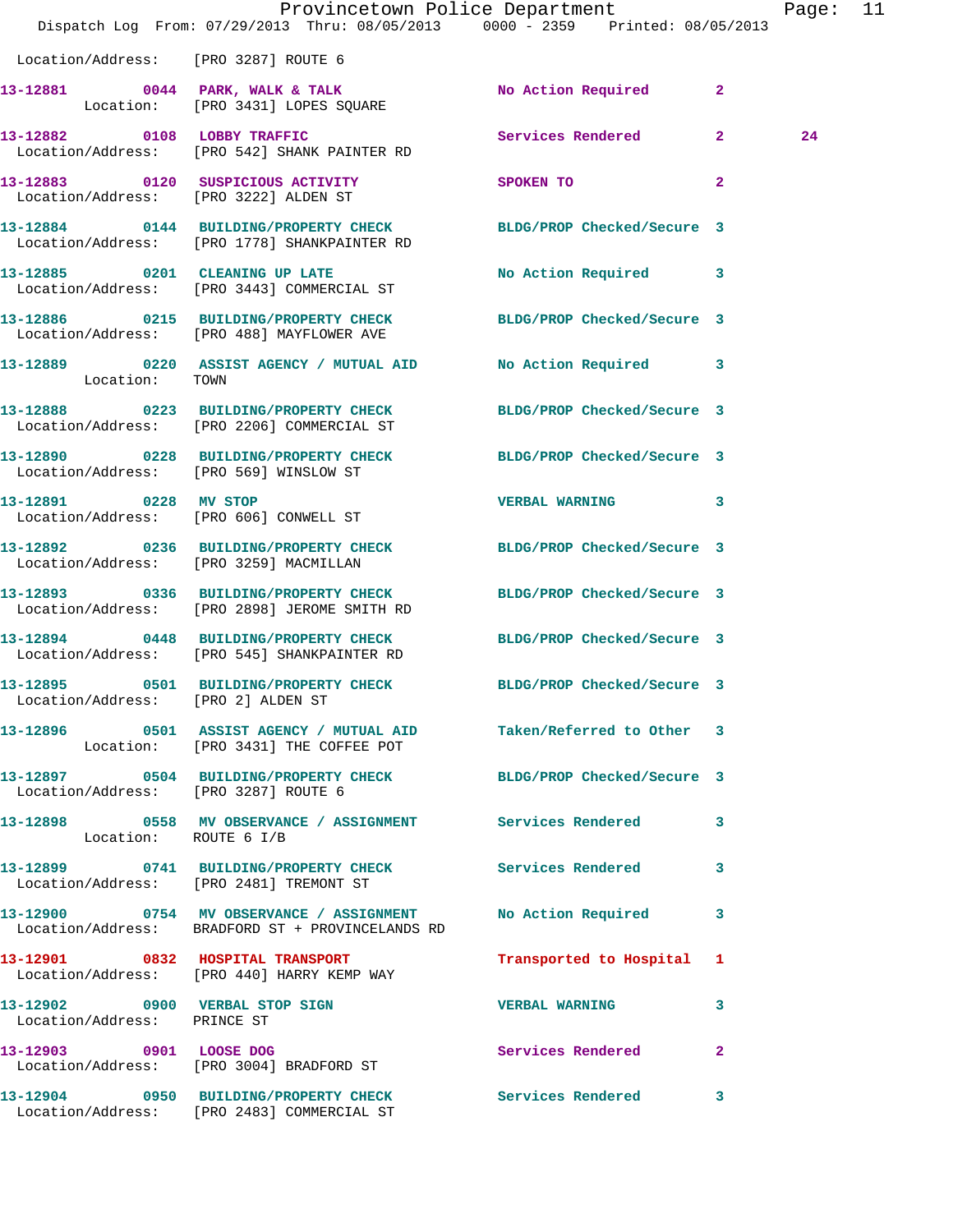|                                                          | Provincetown Police Department<br>Dispatch Log From: 07/29/2013 Thru: 08/05/2013 0000 - 2359 Printed: 08/05/2013   |                           |                | Page: 12 |  |
|----------------------------------------------------------|--------------------------------------------------------------------------------------------------------------------|---------------------------|----------------|----------|--|
|                                                          |                                                                                                                    |                           | $\overline{2}$ |          |  |
| 13-12906 1010 MV TOWED                                   | Location/Address: BRADFORD ST + MILLER HILL RD                                                                     | Vehicle Towed 3           |                |          |  |
|                                                          | 13-12908 1011 INJURED SEAL<br>Location/Address: [PRO 3259] MACMILLAN WHARF                                         | Services Rendered 2       |                |          |  |
|                                                          | 13-12907 1012 LOST HP PLACARD<br>Location: [PRO 3431] LOPES SQUARE                                                 | SPOKEN TO                 | 3              |          |  |
|                                                          | 13-12909 1020 MV OBSERVANCE / ASSIGNMENT Citation/Warning Issued 3<br>Location/Address: RACE POINT RD + NELSON AVE |                           |                |          |  |
| 13-12910 1024 MV STOP<br>Location/Address: RACE POINT RD |                                                                                                                    | <b>VERBAL WARNING</b>     | 3              |          |  |
|                                                          | 13-12911 1041 VERBAL SPEED<br>Location/Address: [PRO 518] RACE POINT RD                                            | <b>VERBAL WARNING</b> 3   |                |          |  |
|                                                          | 13-12912 1117 TRUCK BLOCKING STREET Services Rendered<br>Location/Address: [PRO 597] COMMERCIAL ST                 |                           | 1              |          |  |
|                                                          | 13-12913 1133 LOST GREEN PURSE 2008 Services Rendered 3<br>Location/Address: [PRO 542] SHANK PAINTER RD            |                           |                |          |  |
|                                                          | 13-12914 1136 PARK, WALK & TALK 112 Services Rendered<br>Location/Address: [PRO 105] COMMERCIAL ST                 |                           | $\mathbf{2}$   |          |  |
|                                                          | 13-12915 1140 MV DISABLED<br>Location/Address: [PRO 2277] BRADFORD ST                                              | Services Rendered 2       |                |          |  |
|                                                          |                                                                                                                    |                           | 3              |          |  |
| Location/Address: BRADFORD ST                            | 13-12917 1241 VERBAL CROSSWALK 13-12917 VERBAL WARNING                                                             |                           | 3              |          |  |
|                                                          | 13-12918 1248 MISSING PERSON/LOCATED Services Rendered 1<br>Location/Address: [PRO 106] COMMERCIAL ST              |                           |                |          |  |
|                                                          | 13-12919 1300 SEIZURE/TRANSPORT<br>Location/Address: [PRO 3296] SHANK PAINTER RD                                   | Transported to Hospital 1 |                |          |  |
|                                                          | 13-12920 1314 ELEVATOR EMERGENCY<br>Location/Address: [PRO 1952] COMMERCIAL ST                                     | <b>Unfounded</b>          | 3              |          |  |
|                                                          | 13-12921 1329 TIA/TRANSPORT<br>Location/Address: [PRO 440] HARRY KEMP WAY                                          | Transported to Hospital 1 |                |          |  |
|                                                          | 13-12922 1353 PARK, WALK & TALK<br>Location: [PRO 3431] LOPES SQUARE                                               | No Action Required        | $\mathbf{2}$   |          |  |
|                                                          | 13-12923 1354 POSSIBLE DOMESTIC PROBLEM<br>Location/Address: [PRO 2816] COMMERCIAL ST                              | Investigated              | 1              |          |  |
|                                                          | 13-12925 1438 SUSPICIOUS PERSON<br>Location/Address: [PRO 516] RACE POINT RD                                       | No Action Required        | $\mathbf{2}$   |          |  |
|                                                          | 13-12926 1508 PARKING COMPLAINT / GENERAL Services Rendered<br>Location/Address: [PRO 105] COMMERCIAL ST           |                           | $\mathbf{3}$   |          |  |
| Location/Address: HARRY KEMP WAY                         | 13-12927 1515 MV OBSERVANCE / ASSIGNMENT Services Rendered                                                         |                           | 3              |          |  |
| 13-12928 1522 MV STOP<br>Location/Address: ROUTE 6       |                                                                                                                    | <b>VERBAL WARNING</b>     | $\mathbf{3}$   |          |  |
|                                                          | 13-12929 1528 MEDICAL EMERGENCY<br>Location/Address: [PRO 182] COMMERCIAL ST                                       | Transported to Hospital 1 |                |          |  |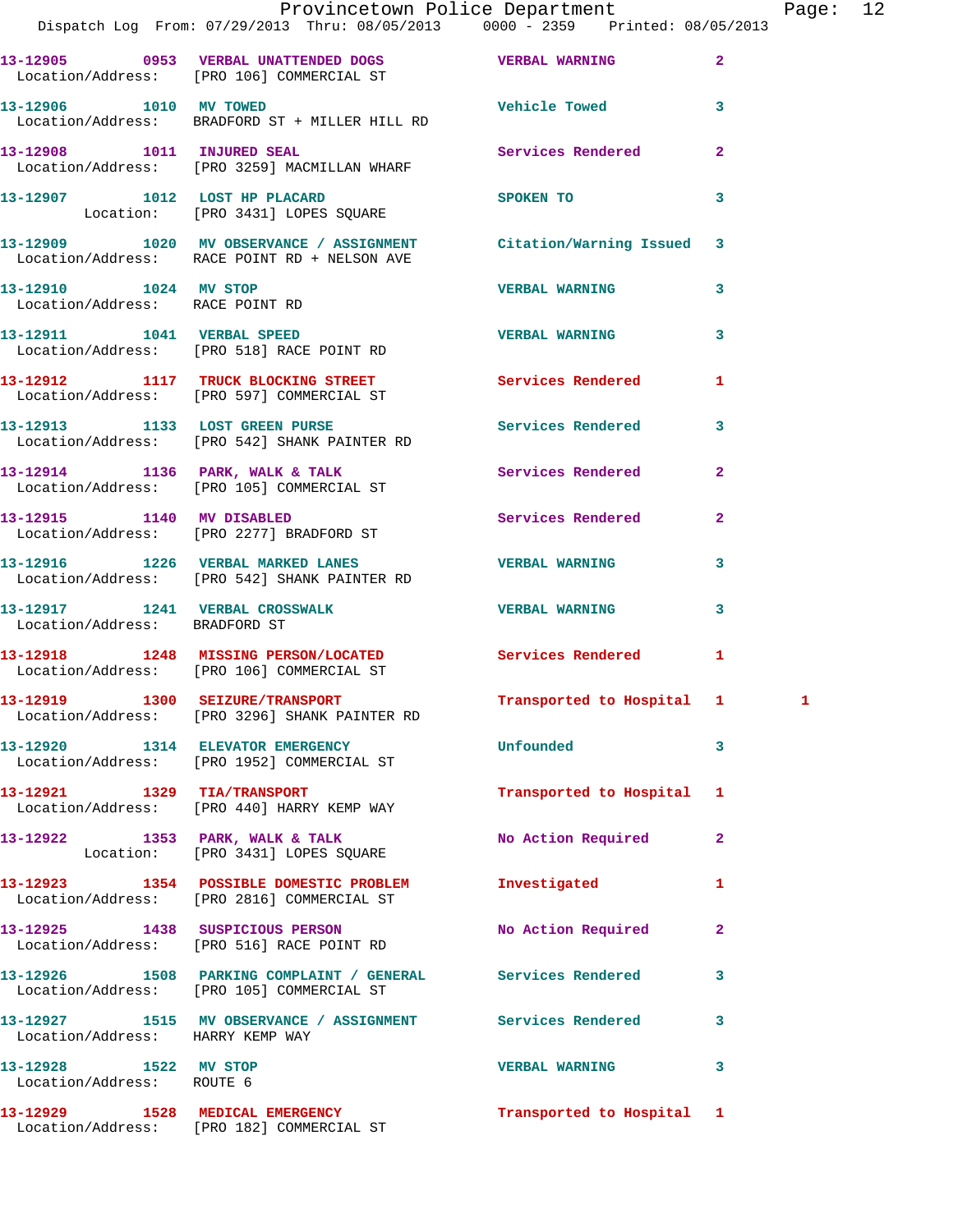|                                                                         | 13-12930 1530 MV OBSERVANCE / ASSIGNMENT Services Rendered 3<br>Location/Address: [PRO 525] COMMERCIAL ST        |                            |                            |
|-------------------------------------------------------------------------|------------------------------------------------------------------------------------------------------------------|----------------------------|----------------------------|
| Location/Address: [TRU] ROUTE 6                                         | 13-12934 1657 ASSIST AGENCY / MUTUAL AID Taken/Referred to Other 3                                               |                            |                            |
| 13-12933 1704 MV VANDALISM<br>Location/Address: KILEY CT                |                                                                                                                  | SPOKEN TO                  | $\mathbf{2}$               |
|                                                                         | 13-12935 1757 LANDLORD/TENANT<br>Location/Address: [PRO 1006] NELSON AVE                                         | Services Rendered          | $\overline{\phantom{a}}$ 2 |
|                                                                         | 13-12936 1813 BUILDING/PROPERTY CHECK BLDG/PROP Checked/Secure 3<br>Location/Address: [PRO 2898] JEROME SMITH RD |                            |                            |
|                                                                         | 13-12937 1853 ASSIST AGENCY / MVC<br>Location: [TRU] HIGHLAND OVERPASS                                           | Services Rendered          | 3                          |
| Location/Address: [PRO 2520] PRINCE ST                                  | 13-12939 1856 ASSIST AGENCY / MUTUAL AID Services Rendered 3                                                     |                            |                            |
| 13-12938 1859 B & E BURGLARY<br>Location/Address: [PRO 922] FORTUNA RD  |                                                                                                                  | Services Rendered          | $\mathbf{2}$               |
| 13-12940 1934 LOST BLACKBERRY<br>Location/Address: [PRO 94] BRADFORD ST |                                                                                                                  | Services Rendered 3        |                            |
|                                                                         | 13-12941 1940 MEDICAL EMERGENCY<br>Location/Address: [PRO 2996] COMMERCIAL ST                                    | Transported to Hospital 1  |                            |
| 13-12942 2004 MV COMPLAINT<br>Location/Address: [TRU] ROUTE 6           |                                                                                                                  | No Action Required 2       |                            |
|                                                                         | 13-12944 2011 ALARM - FIRE<br>Location/Address: [PRO 105] COMMERCIAL ST                                          | False Alarm                | $\mathbf{1}$               |
|                                                                         | 13-12945 2017 ASSIST AGENCY / MUTUAL AID<br>Location/Address: [PRO 1892] SHANK PAINTER RD                        | No Action Required 3       |                            |
|                                                                         | 13-12947 2116 BUILDING/PROPERTY CHECK<br>Location/Address: [PRO 2206] COMMERCIAL ST                              | BLDG/PROP Checked/Secure 3 |                            |
| 13-12948 2118 COMPLAINT                                                 | Location/Address: [PRO 3473] COMMERCIAL ST                                                                       | Services Rendered 3        |                            |
| 13-12949 2146 MV STOP                                                   | Location/Address: CENTER ST + BRADFORD ST                                                                        | <b>VERBAL WARNING</b>      | 3                          |
|                                                                         | 13-12950 2151 BUILDING/PROPERTY CHECK<br>Location/Address: [PRO 175] COMMERCIAL ST                               | BLDG/PROP Checked/Secure 3 |                            |
|                                                                         | 13-12951 2151 BUILDING/PROPERTY CHECK<br>Location/Address: [PRO 182] COMMERCIAL ST                               | BLDG/PROP Checked/Secure 3 |                            |
|                                                                         | 13-12952 2207 BUILDING/PROPERTY CHECK<br>Location/Address: [PRO 519] RACE POINT RD                               | BLDG/PROP Checked/Secure 3 |                            |
|                                                                         |                                                                                                                  | BLDG/PROP Checked/Secure 3 |                            |
|                                                                         | 13-12954 2239 BUILDING/PROPERTY CHECK<br>Location/Address: [PRO 3256] COMMERCIAL ST                              | BLDG/PROP Checked/Secure 3 |                            |
| Location/Address: [PRO 444] HIGH POLE                                   | 13-12955 2316 BUILDING/PROPERTY CHECK                                                                            | BLDG/PROP Checked/Secure 3 |                            |
|                                                                         | 13-12956 2319 ASSIST AGENCY / MUTUAL AID<br>Location/Address: [PRO 105] COMMERCIAL ST                            | Services Rendered          | $\overline{\mathbf{3}}$    |
| 13-12957 2324 LANDLORD/TENANT                                           |                                                                                                                  | SPOKEN TO                  | $\overline{\mathbf{2}}$    |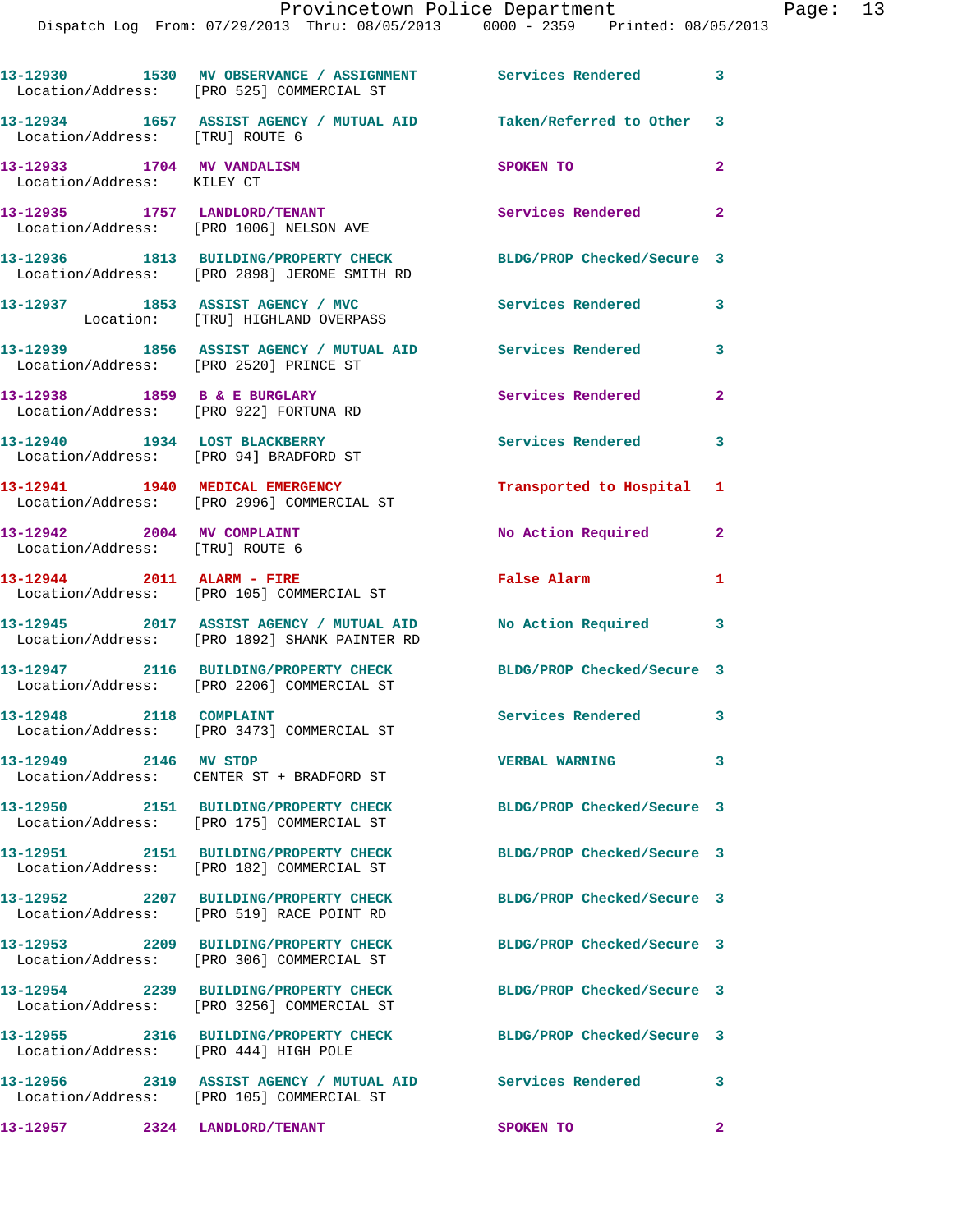|                                                        | Dispatch Log From: 07/29/2013 Thru: 08/05/2013 0000 - 2359 Printed: 08/05/2013                                   | Provincetown Police Department |              | Page: 14 |  |
|--------------------------------------------------------|------------------------------------------------------------------------------------------------------------------|--------------------------------|--------------|----------|--|
|                                                        | Location/Address: [PRO 1006] NELSON AVE                                                                          |                                |              |          |  |
|                                                        | 13-12958 2331 BUILDING/PROPERTY CHECK BLDG/PROP Checked/Secure 3<br>Location/Address: [PRO 3609] COMMERCIAL ST   |                                |              |          |  |
|                                                        | 13-12959 2342 LOST WALLET NO Action Required 3<br>Location/Address: [PRO 542] SHANK PAINTER RD                   |                                |              |          |  |
| For Date: $08/02/2013$ - Friday                        |                                                                                                                  |                                |              |          |  |
|                                                        | 13-12960 0003 LOBBY TRAFFIC<br>Location/Address: [PRO 542] SHANK PAINTER RD                                      | Services Rendered 2            |              | 45       |  |
|                                                        | 13-12961 0004 BUILDING/PROPERTY CHECK BLDG/PROP Checked/Secure 3<br>Location/Address: [PRO 3609] COMMERCIAL ST   |                                |              |          |  |
|                                                        | 13-12962 0009 BUILDING/PROPERTY CHECK BLDG/PROP Checked/Secure 3<br>Location/Address: [PRO 306] COMMERCIAL ST    |                                |              |          |  |
|                                                        | 13-12963 0023 BY-LAW VIOLATION<br>Location/Address: STANDISH ST + COMMERCIAL ST                                  | <b>VERBAL WARNING</b>          | $\mathbf{2}$ |          |  |
|                                                        | 13-12964 0032 MV OBSERVANCE / ASSIGNMENT Services Rendered 3<br>Location/Address: BRADFORD ST + HOWLAND ST       |                                |              |          |  |
| 13-12965 0042 MV STOP<br>Location/Address: BRADFORD ST |                                                                                                                  | VERBAL WARNING 3               |              |          |  |
| Location/Address: [PRO 2] ALDEN ST                     | 13-12966 0052 BUILDING/PROPERTY CHECK BLDG/PROP Checked/Secure 3                                                 |                                |              |          |  |
|                                                        | 13-12967 0059 MV COMPLAINT<br>Location/Address: [PRO 175] COMMERCIAL ST                                          | Services Rendered 2            |              |          |  |
| 13-12968 0116 MV STOP                                  | Location/Address: BRADFORD ST + W VINE ST                                                                        | <b>VERBAL WARNING 3</b>        |              |          |  |
|                                                        | 13-12969 0132 MV OBSERVANCE / ASSIGNMENT No Action Required 3<br>Location/Address: [PRO 2577] BRADFORD ST        |                                |              |          |  |
| 13-12970 0133 MV STOP                                  | Location/Address: STANDISH ST + BRADFORD ST                                                                      | VERBAL WARNING 3               |              |          |  |
|                                                        | 13-12972 0148 BUILDING/PROPERTY CHECK BLDG/PROP Checked/Secure 3<br>Location/Address: [PRO 3222] ALDEN ST        |                                |              |          |  |
|                                                        | 13-12973 0154 WORKER ON SITE<br>Location/Address: [PRO 3276] COMMERCIAL ST                                       | No Action Required 3           |              |          |  |
| 13-12974 0158 MV STOP                                  | Location/Address: [PRO 208] COMMERCIAL ST                                                                        | VERBAL WARNING 3               |              |          |  |
|                                                        | 13-12975 0211 BUILDING/PROPERTY CHECK BLDG/PROP Checked/Secure 3<br>Location/Address: [PRO 3296] SHANKPAINTER RD |                                |              |          |  |
|                                                        | 13-12976 0247 PROPERTY DESTROYED<br>Location/Address: [PRO 542] SHANK PAINTER RD                                 | No Action Required 3           |              |          |  |
|                                                        | 13-12977 0347 BUILDING/PROPERTY CHECK BLDG/PROP Checked/Secure 3<br>Location/Address: [PRO 341] COMMERCIAL ST    |                                |              |          |  |
|                                                        | 13-12978 0349 CELL PHONES<br>Location/Address: [PRO 542C] SHANK PAINTER RD                                       | No Action Required 3           |              |          |  |
|                                                        | 13-12979 0441 ALARM - FIRE<br>Location/Address: [PRO 3015] BRADFORD ST                                           | False Alarm 1                  |              |          |  |
| Location/Address: [PRO 3287] ROUTE 6                   | 13-12980 0459 BUILDING/PROPERTY CHECK BLDG/PROP Checked/Secure 3                                                 |                                |              |          |  |
|                                                        |                                                                                                                  |                                |              |          |  |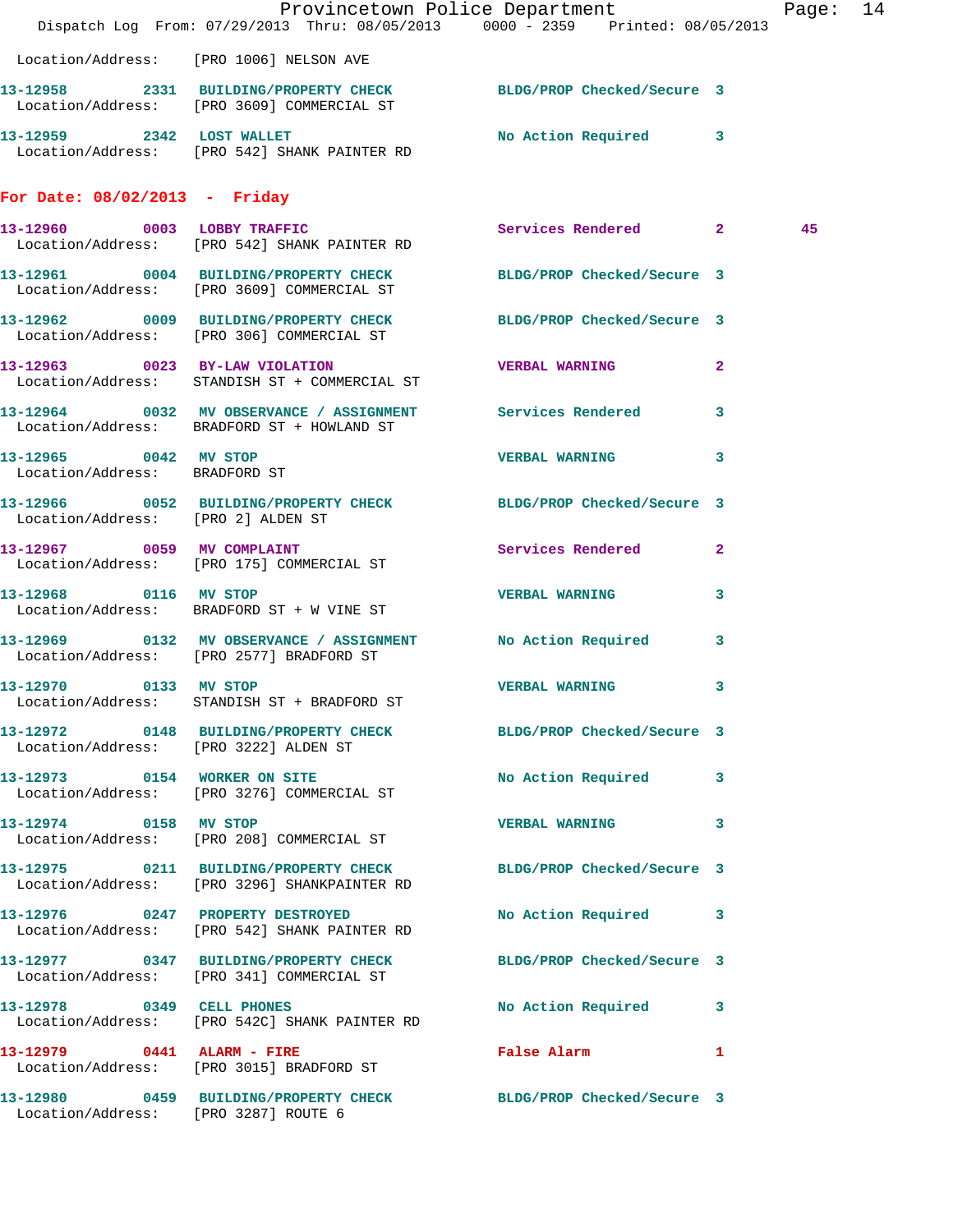|                                                                   | Provincetown Police Department<br>Dispatch Log From: 07/29/2013 Thru: 08/05/2013 0000 - 2359 Printed: 08/05/2013 |                            |                |
|-------------------------------------------------------------------|------------------------------------------------------------------------------------------------------------------|----------------------------|----------------|
|                                                                   | 13-12981 0531 MV OBSERVANCE / ASSIGNMENT No Action Required<br>Location/Address: ROUTE 6 + HOWLAND ST            |                            | 3              |
|                                                                   | 13-12982 0559 MV OBSERVANCE / ASSIGNMENT Services Rendered<br>Location/Address: [PRO 447] JEROME SMITH RD        |                            | 3              |
|                                                                   | 13-12983 0622 BUILDING/PROPERTY CHECK<br>Location/Address: [PRO 2206] COMMERCIAL ST                              | BLDG/PROP Checked/Secure 3 |                |
|                                                                   | 13-12984 0646 TRAFFIC CONTROL<br>Location/Address: LAW ST + COMMERCIAL ST                                        | <b>GONE ON ARRIVAL</b>     | 3              |
|                                                                   | 13-12985 0747 PRIVATE TOW/ASSIST<br>Location/Address: [PRO 3331] COMMERCIAL ST                                   | <b>Services Rendered</b>   | 1              |
|                                                                   | 13-12986 0905 BUILDING/PROPERTY CHECK<br>Location/Address: [PRO 2483] COMMERCIAL ST                              | <b>Services Rendered</b>   | 3              |
|                                                                   | 13-12987 0908 BUILDING/PROPERTY CHECK<br>Location/Address: [PRO 2898] JEROME SMITH RD                            | Services Rendered          | 3              |
|                                                                   | 13-12988 0913 THREATS/HARASSMENT<br>Location/Address: [PRO 2824] COMMERCIAL ST                                   | <b>Services Rendered</b>   | $\overline{a}$ |
|                                                                   | 13-12989 0928 STREET PERFORMERS<br>Location/Address: [PRO 182] COMMERCIAL ST                                     | <b>No Action Required</b>  | 3              |
| Location/Address: [PRO 3222] ALDEN ST                             | 13-12990 0934 SECTION 12 TRANSPORT                                                                               | Transported to Hospital    | 1              |
|                                                                   | 13-12992 0944 FOUND VERIZON CELL/RETURNED Services Rendered<br>Location/Address: [PRO 542] SHANK PAINTER RD      |                            | 3              |
|                                                                   | 13-12994 1041 FOUND WALLET/RETURNED<br>Location/Address: [PRO 1325] COMMERCIAL ST                                | Services Rendered          | 3              |
|                                                                   | 13-12993 1042 MV OBSERVANCE / ASSIGNMENT Services Rendered<br>Location/Address: [PRO 391] COMMERCIAL ST          |                            | 3              |
|                                                                   | 13-12995 1051 MINOR MVA<br>Location/Address: [PRO 2151] BRADFORD ST                                              | <b>Services Rendered</b>   | 1              |
| 13-12996                                                          | 1132 BUILDING/PROPERTY CHECK<br>Location/Address: [PRO 75] CAPTAIN BERTIE RD                                     | BLDG/PROP Checked/Secure 3 |                |
| 13-12997 1149 MINOR MVA                                           | Location/Address: [PRO 379] COMMERCIAL ST                                                                        | Services Rendered          | 1              |
| 13-12998 1150 HOSPITAL TRANSPORT<br>Location/Address: BRADFORD ST |                                                                                                                  | Transported to Hospital    | 1              |
|                                                                   | 13-12999 1210 ASSIST AGENCY<br>Location/Address: [PRO 542] SHANK PAINTER RD                                      | Services Rendered          | 3              |
|                                                                   | 13-13000 1215 BUILDING/PROPERTY CHECK<br>Location/Address: [PRO 564] BAYBERRY AVE                                | BLDG/PROP Checked/Secure 3 |                |
| Location/Address: [PRO 3222] ALDEN ST                             | 13-13001 1236 HOSPITAL TRANSPORT                                                                                 | Transported to Hospital    | 1              |
| Location/Address: [PRO 878] CONANT ST                             | 13-13002 1251 PARKING COMPLAINT / GENERAL Services Rendered                                                      |                            | 3              |
| Location/Address: [PRO 451] JOHNSON ST                            | 13-13003 1259 ILLEGALLY PARKED MV                                                                                | Services Rendered          | 1              |
|                                                                   | 13-13004 1301 BOAT/HARBORMASTER<br>Location/Address: [PRO 3259] MACMILLAN WHARF                                  | Services Rendered          | $\overline{a}$ |
|                                                                   |                                                                                                                  |                            |                |

**13-13005 1335 PARK, WALK & TALK Services Rendered 2** 

Location/Address: [PRO 105] COMMERCIAL ST

Page: 15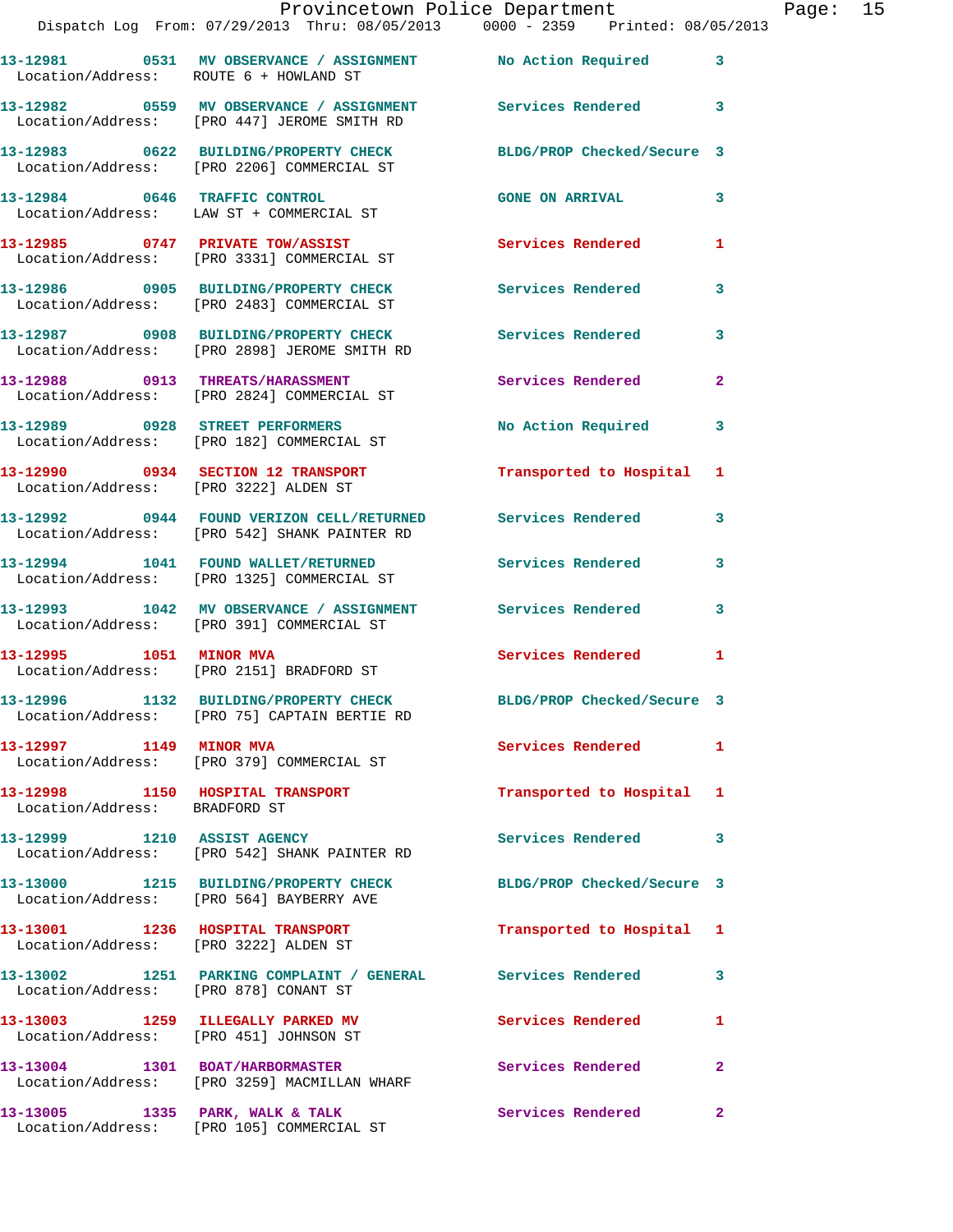|                                                    | 13-13006 1445 EVALUATION/FAINTING<br>Location/Address: [PRO 3207] COMMERCIAL ST                    | Services Rendered 1        |                |
|----------------------------------------------------|----------------------------------------------------------------------------------------------------|----------------------------|----------------|
|                                                    | 13-13007 1501 FALL/HOSPITAL TRANSPORT<br>Location/Address: [PRO 63] BRADFORD ST EXT                | Transported to Hospital 1  |                |
| Location/Address: [PRO 521] ROUTE 6                | 13-13008 1551 MV OBSERVANCE / ASSIGNMENT Services Rendered                                         |                            | 3              |
| 13-13009 1555 MV STOP                              | Location/Address: [PRO 521] ROUTE 6                                                                | <b>VERBAL WARNING</b>      | 3              |
|                                                    | 13-13010 1559 BUILDING/PROPERTY CHECK<br>Location/Address: [PRO 3317] CEMETERY RD                  | BLDG/PROP Checked/Secure 3 |                |
|                                                    | 13-13011 1606 DOG IN MV<br>Location/Address: [PRO 526] RYDER ST EXT                                | Unfounded                  | $\mathbf{2}$   |
|                                                    | 13-13012 1613 BOAT/HARBORMASTER<br>Location/Address: [PRO 3259] MACMILLAN WHARF                    | Services Rendered 2        |                |
|                                                    | 13-13013 1708 VERBAL INSPECTION/TIRES<br>Location/Address: MONTELLO ST + BRADFORD ST               | <b>VERBAL WARNING</b>      | 3              |
|                                                    | 13-13014 1744 MEDICAL EMERGENCY<br>Location/Address: [PRO 517] RACE POINT RD                       | Transported to Hospital 1  |                |
|                                                    | 13-13019 1745 LOST BIKE KEYS<br>Location: JOHNSON ST PARKING LOT                                   | <b>Services Rendered</b>   | 3              |
| 13-13016 1859 TRAFFIC CONTROL                      | Location: [PRO 3431] LOPES SQUARE                                                                  | Services Rendered          | 3              |
|                                                    | 13-13017 1917 DISTURBANCE<br>Location/Address: [PRO 2277] BRADFORD ST                              | Services Rendered          | 1              |
|                                                    | $13-13018$ 1944 ANIMAL CALL-DOG IN M/V<br>Location/Address: [PRO 526] RYDER ST EXT                 | Services Rendered          | $\overline{2}$ |
|                                                    | 13-13020 2037 MEDICAL EMERGENCY<br>Location/Address: STANDISH ST + COMMERCIAL ST                   | <b>Services Rendered</b> 1 |                |
|                                                    | 13-13021 2038 COMPLAINT - STREET PERFORMERS SPOKEN TO<br>Location/Address: [PRO 245] COMMERCIAL ST |                            | 3              |
| Location/Address: [PRO 3287] ROUTE 6               | 13-13022 2100 BUILDING/PROPERTY CHECK                                                              | BLDG/PROP Checked/Secure 3 |                |
|                                                    | 13-13023 2114 BOAT TAKING ON WATER<br>Location/Address: [PRO 2543] MACMILLAN WHARF                 | <b>Services Rendered</b> 2 |                |
| Location/Address: COMMERCIAL ST                    | 13-13024 2129 PARK, WALK & TALK EAST ROAM No Action Required                                       |                            | $\mathbf{2}$   |
|                                                    | 13-13025 2147 POSSIBLE DRUNK DRIVER Services Rendered<br>Location/Address: [PRO 526] RYDER ST EXT  |                            | $\overline{2}$ |
| 13-13026 2159 MV STOP<br>Location/Address: ROUTE 6 |                                                                                                    | <b>VERBAL WARNING</b>      | 3              |
|                                                    | 13-13027 2204 BUILDING/PROPERTY CHECK<br>Location/Address: [PRO 3317] CEMETERY RD                  | BLDG/PROP Checked/Secure 3 |                |
|                                                    | 13-13028 2332 NOISE COMPLAINT<br>Location/Address: [PRO 3443] COMMERCIAL ST                        | SPOKEN TO                  | 3              |
| 13-13029 2352 BAR CHECK                            | Location/Address: [PRO 399] COMMERCIAL ST                                                          | No Action Required 2       |                |
|                                                    | 13-13030 2354 BUILDING/PROPERTY CHECK                                                              | BLDG/PROP Checked/Secure 3 |                |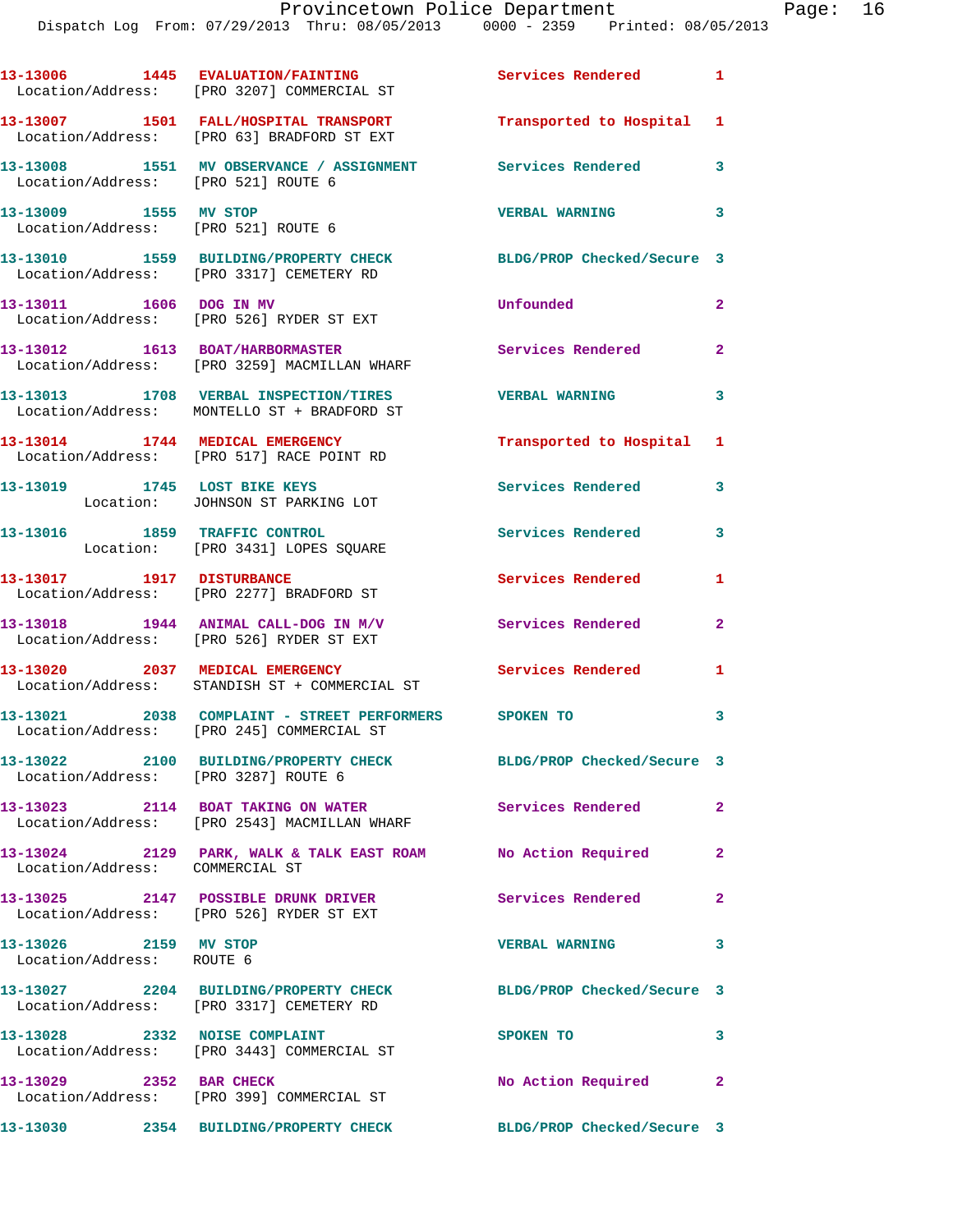Location/Address: [PRO 306] COMMERCIAL ST

### **For Date: 08/03/2013 - Saturday**

|                       | 13-13031 0008 LOBBY TRAFFIC<br>Location/Address: [PRO 542] SHANK PAINTER RD                                    | Services Rendered 2        |                | 41 |
|-----------------------|----------------------------------------------------------------------------------------------------------------|----------------------------|----------------|----|
|                       | 13-13032 0022 BUILDING/PROPERTY CHECK BLDG/PROP Checked/Secure 3<br>Location/Address: [PRO 2483] COMMERCIAL ST |                            |                |    |
|                       | 13-13033 0025 BAR CHECK<br>Location/Address: [PRO 3633] COMMERCIAL ST                                          | No Action Required         | $\mathbf{2}$   |    |
| Location: DOWN TOWN   | 13-13034 0109 PARK, WALK & TALK                                                                                | No Action Required         | $\overline{2}$ |    |
|                       | 13-13035 0110 PARK, WALK & TALK<br>Location: [PRO 3431] LOPES SQUARE                                           | No Action Required         | $\mathbf{2}$   |    |
|                       | 13-13036 0116 PARK, WALK & TALK<br>Location/Address: [PRO 105] COMMERCIAL ST                                   | Services Rendered          | $\mathbf{2}$   |    |
|                       | 13-13037 0121 BUILDING/PROPERTY CHECK<br>Location/Address: [PRO 1638] COMMERCIAL ST                            | BLDG/PROP Checked/Secure 3 |                |    |
|                       | 13-13038 0123 BUILDING/PROPERTY CHECK<br>Location/Address: [PRO 175] COMMERCIAL ST                             | BLDG/PROP Checked/Secure 3 |                |    |
|                       | 13-13039 0124 BUILDING/PROPERTY CHECK<br>Location/Address: [PRO 182] COMMERCIAL ST                             | BLDG/PROP Checked/Secure 3 |                |    |
|                       | 13-13040 0130 BUILDING/PROPERTY CHECK<br>Location/Address: [PRO 105] COMMERCIAL ST                             | BLDG/PROP Checked/Secure 3 |                |    |
| 13-13041 0149 MV STOP | Location/Address: [PRO 32] BRADFORD ST                                                                         | <b>VERBAL WARNING</b>      | 3              |    |
|                       | 13-13042 0159 BUILDING/PROPERTY CHECK BLDG/PROP Checked/Secure 3<br>Location/Address: [PRO 391] COMMERCIAL ST  |                            |                |    |
|                       | 13-13043 0201 ASSIST CITIZEN<br>Location/Address: [PRO 3276] COMMERCIAL ST                                     | No Action Required         | 3              |    |
|                       | 13-13044 0215 ASSIST AGENCY / MUTUAL AID Services Rendered<br>Location: [PRO 3672] TOWN LINE                   |                            | 3              |    |
|                       | 13-13045 0221 TRAFFIC CONTROL<br>Location/Address: [PRO 526] RYDER ST EXT                                      | No Action Required 3       |                |    |
| 13-13046<br>0225      | <b>NOISE COMPLAINT</b><br>Location/Address: [PRO 1269] ALDEN ST                                                | SPOKEN TO                  | 3              |    |
|                       | 13-13047 0240 BUILDING/PROPERTY CHECK<br>Location/Address: [PRO 2898] JEROME SMITH RD                          | BLDG/PROP Checked/Secure 3 |                |    |
| 13-13048 0245 MV STOP | Location/Address: ROUTE 6 + SNAIL RD                                                                           | <b>VERBAL WARNING</b>      | 3              |    |
|                       | 13-13049  0259 BUILDING/PROPERTY CHECK<br>Location/Address: [PRO 51] BRADFORD ST                               | BLDG/PROP Checked/Secure 3 |                |    |
|                       | 13-13050 0259 BUILDING/PROPERTY CHECK<br>Location/Address: [PRO 541] SHANKPAINTER RD                           | BLDG/PROP Checked/Secure 3 |                |    |
|                       | 13-13051 0302 BUILDING/PROPERTY CHECK<br>Location/Address: [PRO 341] COMMERCIAL ST                             | BLDG/PROP Checked/Secure 3 |                |    |
|                       | 13-13052 0316 BUILDING/PROPERTY CHECK<br>Location/Address: [PRO 2206] COMMERCIAL ST                            | BLDG/PROP Checked/Secure 3 |                |    |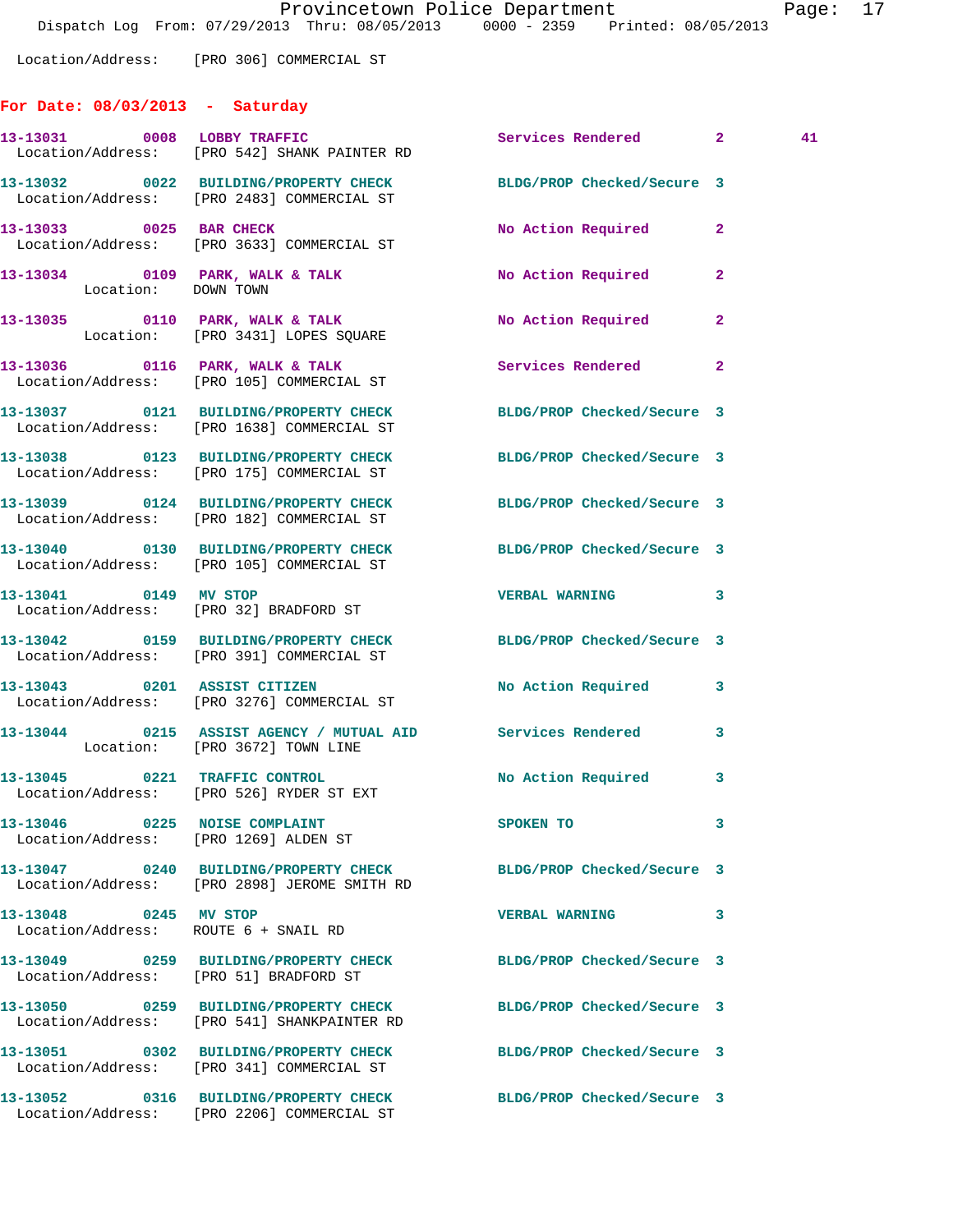|                                      | Provincetown Police Department<br>Dispatch Log From: 07/29/2013 Thru: 08/05/2013 0000 - 2359 Printed: 08/05/2013  |                            |              | Page: 18 |  |
|--------------------------------------|-------------------------------------------------------------------------------------------------------------------|----------------------------|--------------|----------|--|
|                                      | 13-13053 0323 BY-LAW VIOLATION SPOKEN TO<br>Location/Address: [PRO 539] SHANK PAINTER RD                          | $\sim$ 2                   |              |          |  |
|                                      | 13-13054 0507 BUILDING/PROPERTY CHECK BLDG/PROP Checked/Secure 3<br>Location/Address: [PRO 2206] COMMERCIAL ST    |                            |              |          |  |
|                                      | 13-13055 0515 HAZARDS<br>Location/Address: [PRO 517] RACE POINT RD                                                | Taken/Referred to Other 2  |              |          |  |
|                                      |                                                                                                                   | No Action Required 3       |              |          |  |
|                                      | 13-13058 0730 ATM ALARM<br>Location/Address: [PRO 3193] COMMERCIAL ST                                             | BLDG/PROP Checked/Secure 1 |              |          |  |
|                                      | 13-13059 0742 BUILDING/PROPERTY CHECK Services Rendered 3<br>Location/Address: [PRO 391] COMMERCIAL ST            |                            |              |          |  |
|                                      | 13-13060 0745 BUILDING/PROPERTY CHECK BLDG/PROP Checked/Secure 3<br>Location/Address: [PRO 3317] CEMETERY RD      |                            |              | 1        |  |
|                                      | 13-13062 0823 EVALUATION/TRANSPORT<br>Location/Address: [PRO 3632] COMMERCIAL ST                                  | Transported to Hospital 1  |              |          |  |
|                                      | 13-13063 0836 BUILDING/PROPERTY CHECK BLDG/PROP Checked/Secure 3<br>Location/Address: [PRO 2483] COMMERCIAL ST    |                            |              |          |  |
|                                      | 13-13064 0839 VERBAL STOP SIGN<br>Location/Address: [PRO 43] BRADFORD ST                                          | <b>VERBAL WARNING 3</b>    |              |          |  |
|                                      | 13-13065     0858   MV OBSERVANCE / ASSIGNMENT       Services Rendered<br>Location/Address:    [PRO 2521] ROUTE 6 |                            | $\mathbf{3}$ |          |  |
| Location/Address: RACE POINT RD      | 13-13066 6 0859 MV OBSERVANCE / ASSIGNMENT CONTRESSED WARNING                                                     |                            | 3            |          |  |
|                                      | 13-13067 0901 VERBAL SPEED<br>Location/Address: [PRO 2540] RACE POINT RD                                          | <b>VERBAL WARNING</b>      | 3            |          |  |
| Location/Address: [PRO 2513] ROUTE 6 | 13-13068 0903 VERBAL SPEED                                                                                        | <b>VERBAL WARNING</b>      | 3            |          |  |
|                                      | 13-13069 0914 CITATION 90/17 SPEED<br>Location/Address: [PRO 518] RACE POINT RD                                   | Citation/Warning Issued 3  |              |          |  |
| 13-13070 0924 COYOTE CALL            | Location/Address: ALDEN ST + JEROME SMITH RD                                                                      | Services Rendered 2        |              |          |  |
|                                      | 13-13071 0951 LOST KEYS/LANYARD<br>Location: [PRO 3431] LOPES SQUARE                                              | <b>Services Rendered</b>   | 3            |          |  |
|                                      | 13-13072    1007    ALARM - GENERAL<br>Location/Address: [PRO 207] COMMERCIAL ST                                  | <b>Services Rendered</b> 1 |              |          |  |
|                                      | 13-13073 1023 LARCENY OF A BIKE<br>Location/Address: [PRO 3746] BRADFORD ST EXT                                   | Services Rendered          | $\mathbf{2}$ |          |  |
|                                      | 13-13074 1045 B & E BURGLARY<br>Location/Address: [PRO 1431] SHIPS WAY RD                                         | Investigated               | $\mathbf{2}$ |          |  |
|                                      | 13-13075 1059 WATER CALL<br>Location/Address: [PRO 112] COMMERCIAL ST                                             | Taken/Referred to Other 3  |              |          |  |
| Location/Address: RACE POINT RD      |                                                                                                                   | No Action Required 1       |              |          |  |
|                                      | 13-13077 1213 HOSPITAL TRANSPORT<br>Location/Address: [PRO 204] COMMERCIAL ST                                     | Transported to Hospital 1  |              |          |  |
| Location/Address: [PRO 564] BAYBERRY | 13-13078 1355 BUILDING/PROPERTY CHECK BLDG/PROP Checked/Secure 3                                                  |                            |              |          |  |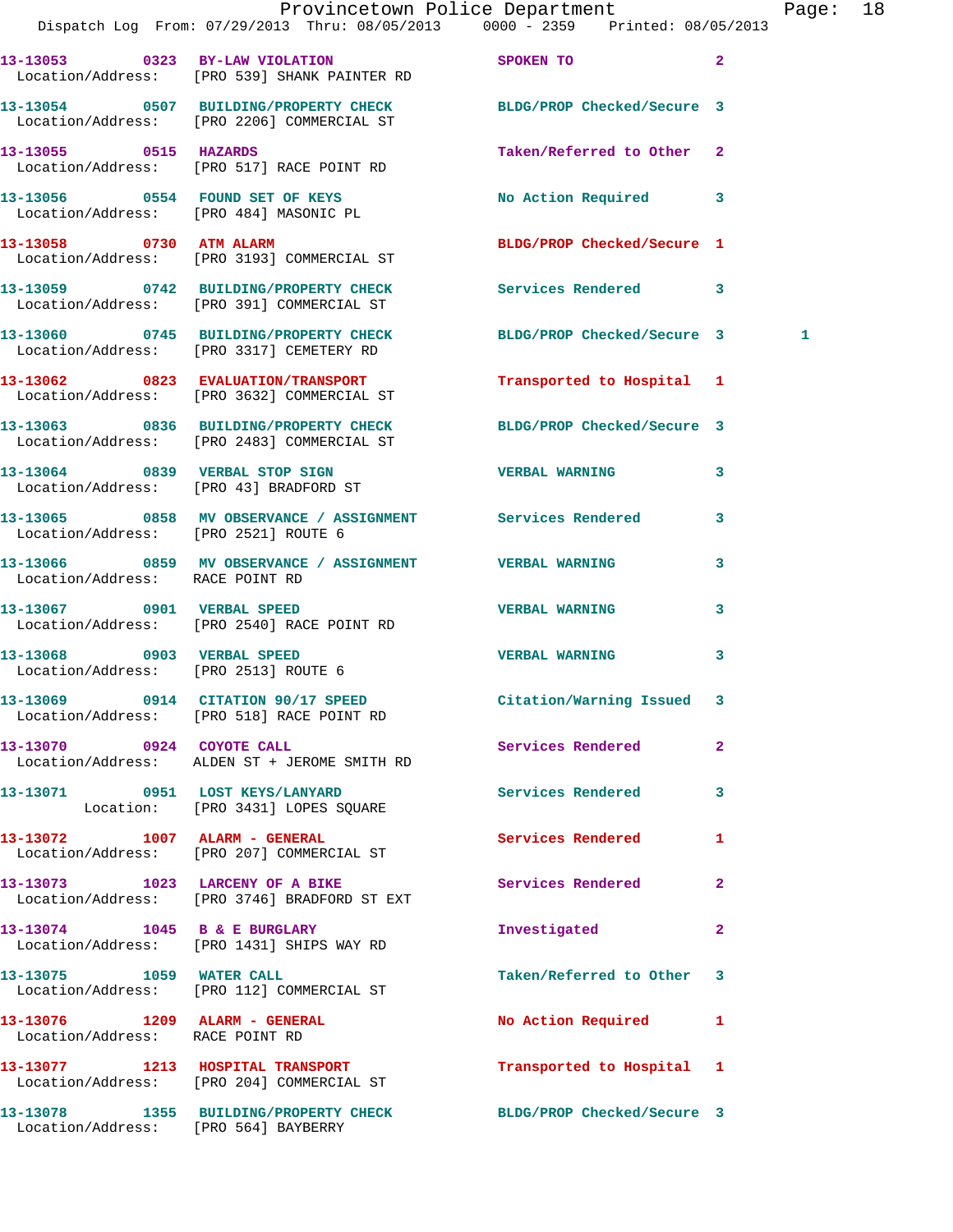|                                                                         | 13-13079 1436 ANIMAL CALL<br>Location/Address: [PRO 564] BAYBERRY AVE                                           | Services Rendered 2        |                            |
|-------------------------------------------------------------------------|-----------------------------------------------------------------------------------------------------------------|----------------------------|----------------------------|
|                                                                         | 13-13080 1442 CREDIT CARD FRAUD<br>Location/Address: [PRO 3321] COMMERCIAL ST                                   | <b>FOLLOW UP</b>           | $\mathbf{2}$               |
| 13-13081 1455 WELL BEING CHECK                                          |                                                                                                                 | SPOKEN TO                  | 3                          |
| 13-13082 1524 LANDLORD/TENANT<br>Location/Address: [PRO 448] JOHNSON ST |                                                                                                                 | SPOKEN TO                  | $\mathbf{2}$               |
| 13-13083 1556 FOLLOW UP                                                 | Location/Address: [PRO 3321] COMMERCIAL ST                                                                      | SPOKEN TO                  | $\overline{2}$             |
| Location/Address: [PRO 571] ALDEN ST                                    | 13-13085 1619 BUILDING/PROPERTY CHECK BLDG/PROP Checked/Secure 3                                                |                            |                            |
|                                                                         | 13-13086 1625 PARKING COMPLAINT / GENERAL Citation/Warning Issued 3<br>Location/Address: [PRO 2577] BRADFORD ST |                            |                            |
|                                                                         | 13-13087 1636 911 GENERAL<br>Location/Address: [PRO 1638] COMMERCIAL ST                                         | Services Rendered          | 1                          |
| 13-13088 1727 PARKING GENERAL                                           | Location/Address: [PRO 588] SHANK PAINTER RD                                                                    | No Action Required 3       |                            |
| 13-13089 1749 FOLLOW UP<br>Location/Address: SANDY HILL LN              |                                                                                                                 | <b>Services Rendered</b>   | $\mathbf{2}$               |
| Location: ROUTE 6 I/B                                                   | 13-13090 1807 MV OBSERVANCE / ASSIGNMENT Services Rendered 3                                                    |                            |                            |
| 13-13091 1809 FOLLOW UP                                                 | Location/Address: [PRO 1431] SHIPS WAY RD                                                                       | Services Rendered          | $\mathbf{2}$               |
| 13-13092 1813 MV COMPLAINT                                              | Location/Address: [PRO 2500] COMMERCIAL ST                                                                      | Services Rendered          | $\mathbf{2}$               |
|                                                                         | 13-13094 1905 MV COMPLAINT<br>Location/Address: [PRO 182] COMMERCIAL ST                                         | Services Rendered          | $\mathbf{2}$               |
| 13-13095 1914 MV COMPLAINT                                              | Location/Address: SHANK PAINTER RD + BRADFORD ST                                                                | Services Rendered          | $\overline{\phantom{0}}$ 2 |
| 13-13097 2027 DISORDERLY                                                | Location: [PRO 3431] LOPES SQUARE                                                                               | <b>VERBAL WARNING</b>      | $\mathbf{2}$               |
| 13-13099 2048 MV STOP                                                   | Location/Address: [PRO 105] COMMERCIAL ST                                                                       | <b>VERBAL WARNING</b>      | $\overline{\mathbf{3}}$    |
|                                                                         | 13-13100 2054 BUILDING/PROPERTY CHECK<br>Location/Address: [PRO 99] COMMERCIAL ST                               | BLDG/PROP Checked/Secure 3 |                            |
| 13-13101 2101 GENERAL INFO                                              |                                                                                                                 | Services Rendered 3        |                            |
|                                                                         | 13-13102 2106 BUILDING/PROPERTY CHECK<br>Location/Address: [PRO 2206] COMMERCIAL ST                             | BLDG/PROP Checked/Secure 3 |                            |
|                                                                         | 13-13103 2106 BUILDING/PROPERTY CHECK<br>Location/Address: [PRO 1638] COMMERCIAL ST                             | BLDG/PROP Checked/Secure 3 |                            |
| 13-13104 2108 MV COMPLAINT<br>Location/Address: THISTLEMORE RD          |                                                                                                                 | Services Rendered          | $\mathbf{2}$               |
|                                                                         | 13-13105 2112 PARK, WALK & TALK<br>Location: [PRO 3431] LOPES SQUARE                                            | Services Rendered 2        |                            |
| Location/Address: [PRO 554] TREMONT ST                                  | 13-13106 2120 BUILDING/PROPERTY CHECK                                                                           | BLDG/PROP Checked/Secure 3 |                            |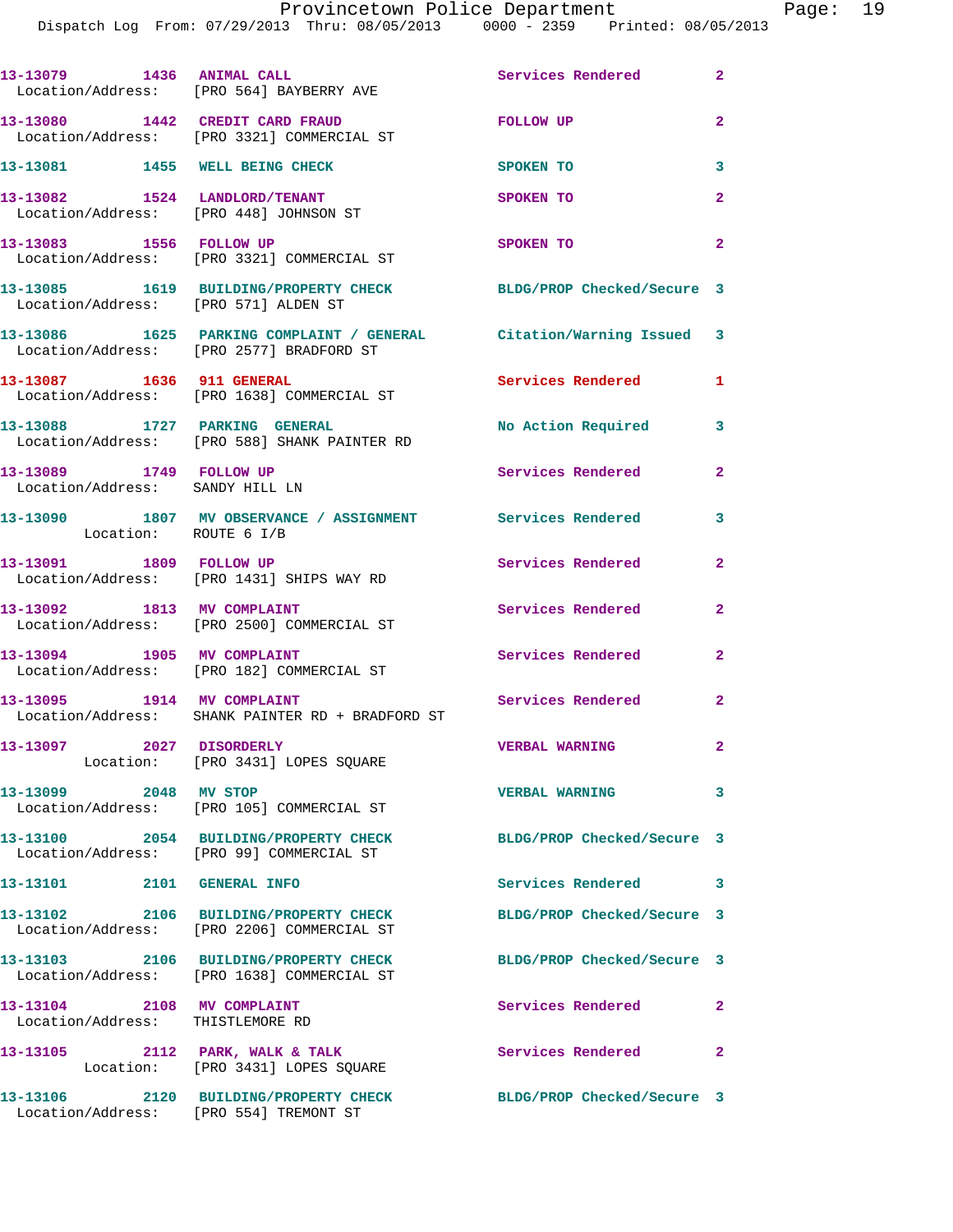|                               | Provincetown Police Department                                                                                   |                       |                | Page: 20 |  |
|-------------------------------|------------------------------------------------------------------------------------------------------------------|-----------------------|----------------|----------|--|
|                               | Dispatch Log From: 07/29/2013 Thru: 08/05/2013 0000 - 2359 Printed: 08/05/2013                                   |                       |                |          |  |
|                               |                                                                                                                  |                       |                |          |  |
|                               | 13-13108 2125 MEDICAL EMERGENCY Services Rendered 1<br>Location/Address: [PRO 363] COMMERCIAL ST                 |                       |                |          |  |
|                               | 13-13109 2128 MV STOP<br>Location/Address: [PRO 80] CARVER ST                                                    | VERBAL WARNING 3      |                |          |  |
| Location/Address: PLEASANT ST | 13-13110 2137 911 PARKING COMPLAINT Services Rendered 1                                                          |                       |                |          |  |
|                               | 13-13111 2143 BUILDING/PROPERTY CHECK BLDG/PROP Checked/Secure 3<br>Location/Address: [PRO 75] CAPTAIN BERTIE RD |                       |                |          |  |
|                               | 13-13112 2151 DISTURBANCE<br>Location/Address: [PRO 2728] COMMERCIAL ST                                          | SPOKEN TO             | $\mathbf{1}$   |          |  |
|                               | 13-13113 2209 MV STOP<br>Location/Address: BRADFORD ST + ALDEN ST                                                | <b>VERBAL WARNING</b> | $\mathbf{3}$   |          |  |
|                               | 13-13114 2215 PARK, WALK & TALK<br>Location: [PRO 3431] LOPES SQUARE                                             | Services Rendered     | $\overline{2}$ |          |  |
| Location/Address: ROUTE 6     | 13-13115 2244 MV COMPLAINT                                                                                       | Services Rendered 2   |                |          |  |
|                               | 13-13116 2314 MEDICAL EMERGENCY<br>Location/Address: [PRO 2227] BRADFORD ST                                      | Services Rendered 1   |                |          |  |
|                               | 13-13123 2317 LOST WALLET<br>Location/Address: [PRO 338] SHANK PAINTER RD                                        | No Action Required 3  |                |          |  |
|                               | 13-13117 2319 DISTURBANCE<br>Location: [PRO 3431] LOPES SQUARE                                                   | <b>SPOKEN TO</b>      | $\mathbf{1}$   |          |  |
|                               | 13-13118 2329 BUILDING/PROPERTY CHECK BLDG/PROP Checked/Secure 3<br>Location/Address: [PRO 444] HIGH POLE        |                       |                |          |  |
|                               | 13-13119 2329 LANDLORD/TENANT<br>Location/Address: [PRO 542] SHANK PAINTER RD                                    | SPOKEN TO             | $\mathbf{2}$   |          |  |
|                               | 13-13120 2347 MV STOP<br>Location/Address: [PRO 3313] STANDISH ST                                                | VERBAL WARNING 3      |                |          |  |
|                               | 13-13121 2348 BUILDING/PROPERTY CHECK BLDG/PROP Checked/Secure 3<br>Location/Address: [PRO 175] COMMERCIAL ST    |                       |                |          |  |

# **For Date: 08/04/2013 - Sunday**

| 13-13124         | 0039<br>ALARM - FIRE<br>Location/Address: [PRO 506] PEARL ST                                      | False Alarm        | 1            | $\mathbf{2}$ |
|------------------|---------------------------------------------------------------------------------------------------|--------------------|--------------|--------------|
| 13-13125         | 0047 PARK, WALK & TALK<br>Location: [PRO 3431] LOPES SOUARE                                       | No Action Required | $\mathbf{2}$ |              |
| 13-13128         | 0129<br><b>DISTURBANCE/U/A</b><br>Location: [PRO 3431] LOPES SOUARE<br>Refer To $P/C$ : 13-163-AR | Arrest(s) Made     | 1            |              |
| 13-13130         | 0202<br>CLEANING UP LATE<br>Location/Address: [PRO 3276] COMMERCIAL ST                            | No Action Required | 3            |              |
| 0222<br>13-13131 | DOMESTIC DISTURBANCE<br>Location/Address: [PRO 245] COMMERCIAL ST                                 | Investigated       | 1            |              |
| 13-13132         | 0231<br>MV COMPLAINT<br>Location/Address: [PRO 94] BRADFORD ST                                    | Could Not Locate   | $\mathbf{2}$ |              |
| 13-13134         | 0240<br><b>NOISE COMPLAINT</b>                                                                    | <b>SPOKEN TO</b>   | 3            |              |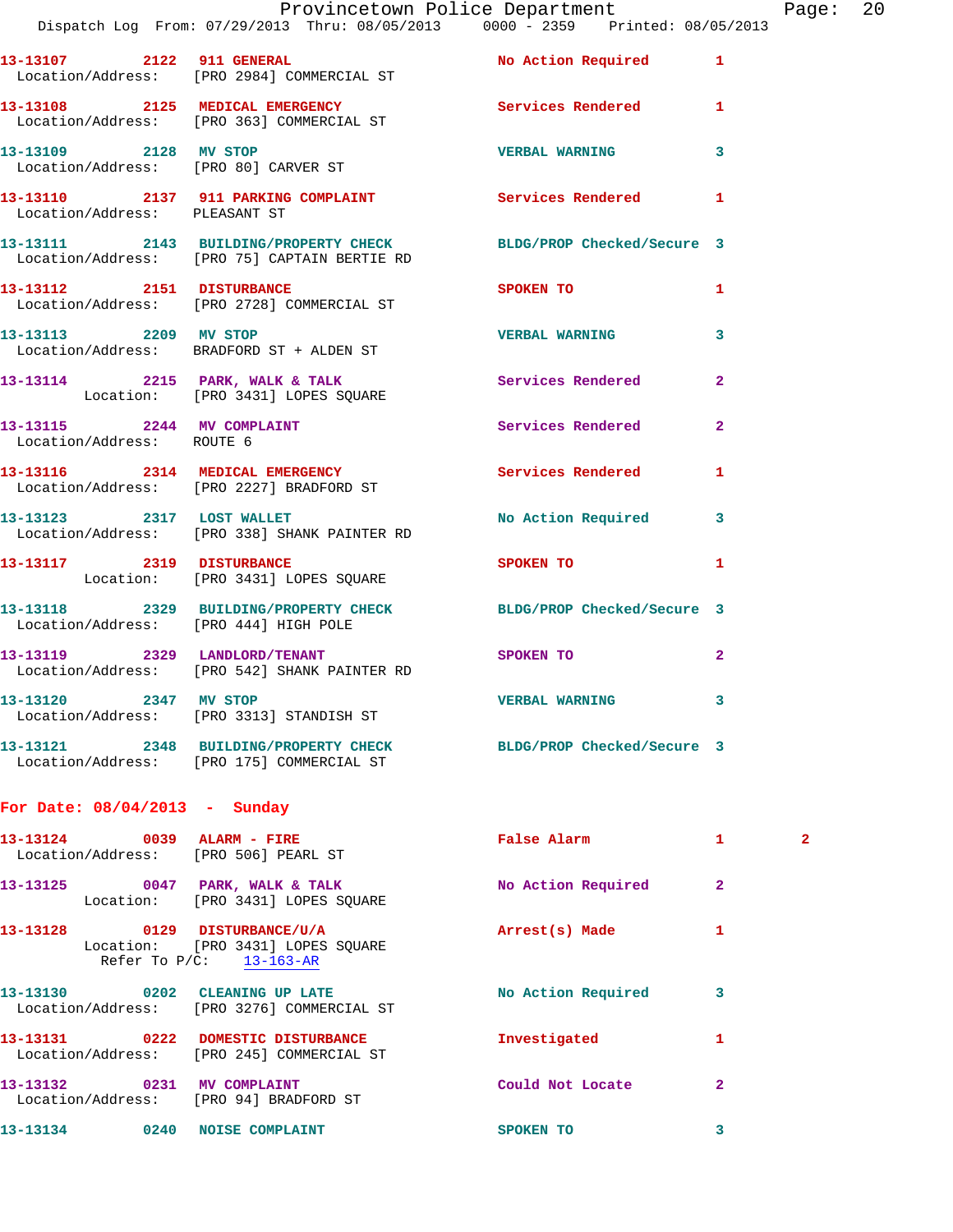|                                        | Dispatch Log From: 07/29/2013 Thru: 08/05/2013 0000 - 2359 Printed: 08/05/2013                            | Provincetown Police Department Page: 21 |                |    |  |
|----------------------------------------|-----------------------------------------------------------------------------------------------------------|-----------------------------------------|----------------|----|--|
| Location/Address: [PRO 18] BRADFORD ST |                                                                                                           |                                         |                |    |  |
|                                        | 13-13138 0245 FOUND VISA<br>Location/Address: [PRO 542] SHANK PAINTER RD                                  | No Action Required 3                    |                |    |  |
|                                        | 13-13137 0247 FOUND WALLET/RETURNED No Action Required 3<br>Location/Address: [PRO 542] SHANK PAINTER RD  |                                         |                |    |  |
|                                        | 13-13135 0349 MEDICAL EMERGENCY PATIENT REFUSAL 1<br>Location/Address: [PRO 2211] BRADFORD ST             |                                         |                |    |  |
| Refer To $P/C$ : 13-163-AR             | 13-13136 0413 MEDICAL EMERGENCY Services Rendered 1<br>Location/Address: [PRO 542] SHANK PAINTER RD       |                                         |                |    |  |
|                                        | 13-13140 0606 LOBBY TRAFFIC<br>Location/Address: [PRO 542] SHANK PAINTER RD                               | Services Rendered 2                     |                | 38 |  |
|                                        | 13-13141 0718 MV'S IN LOT<br>Location/Address: [PRO 2483] COMMERCIAL ST                                   | Services Rendered                       | $\overline{2}$ |    |  |
|                                        | 13-13142 0730 RESIDENTIAL BURGLAR ALARM Services Rendered<br>Location/Address: [PRO 1197] BRADFORD ST     |                                         | 1              |    |  |
|                                        | 13-13143 0819 EVALUATION<br>Location/Address: [PRO 1892] SHANK PAINTER RD                                 | Services Rendered 1                     |                |    |  |
|                                        | 13-13144 0905 WOUNDED COYOTE<br>Location/Address: [PRO 2512] JEROME SMITH RD                              | Could Not Locate                        | $\mathbf{2}$   |    |  |
| 13-13146 0958 EVALUATION               | Location/Address: [PRO 3632] COMMERCIAL ST                                                                | Services Rendered 1                     |                |    |  |
|                                        | 13-13147 1000 LANDLORD/TENANT Services Rendered<br>Location/Address: [PRO 1006] NELSON AVE                |                                         | $\mathbf{2}$   |    |  |
|                                        | 13-13148 1042 PRIVATE TOW<br>Location/Address: [PRO 1593] PLEASANT ST                                     | No Action Required 1                    |                |    |  |
|                                        | 13-13150 1124 MEDICAL/UNFOUNDED<br>Location/Address: [PRO 1387] JEROME SMITH RD                           | <b>Unfounded United</b>                 | 1              |    |  |
|                                        | 13-13151 1143 MEDICAL EMERGENCY<br>Location/Address: [PRO 1402] NELSON AVE                                | Transported to Hospital 1               |                |    |  |
| 13-13152 1149 DOG BITE                 | Location/Address: [PRO 440] HARRY KEMP WAY                                                                | Services Rendered                       | $\mathbf{2}$   |    |  |
|                                        | 13-13154 1232 LOST ATM CARD<br>Location/Address: [PRO 542] SHANK PAINTER RD                               | Services Rendered 3                     |                |    |  |
| 13-13155 1314 911 MISDIAL              | Location/Address: [PRO 3428] MAPLE CT                                                                     | SPOKEN TO                               | 1              |    |  |
|                                        | 13-13156 1332 FOUND WASHINGTON DL<br>Location: [PRO 3431] LOPES SQUARE                                    | Services Rendered 3                     |                |    |  |
|                                        | 13-13157 1342 BOAT/HARBORMASTER<br>Location/Address: [PRO 3259] MACMILLAN WHARF                           | Services Rendered                       | $\mathbf{2}$   |    |  |
|                                        | 13-13158 1400 JUVENILE LOST/REUNITED Services Rendered 1<br>Location/Address: [PRO 2492] WINSLOW ST       |                                         |                |    |  |
| Location/Address: [PRO 444] HIGH POLE  | 13-13159 1501 BUILDING/PROPERTY CHECK BLDG/PROP Checked/Secure 3                                          |                                         |                |    |  |
|                                        | 13-13160 1508 MV OBSERVANCE / ASSIGNMENT Services Rendered 3<br>Location/Address: HIGH POLE + BRADFORD ST |                                         |                |    |  |
|                                        | 13-13161 1509 VANDALISM<br>Location/Address: [PRO 1077] PLEASANT ST                                       | SPOKEN TO                               | 3              |    |  |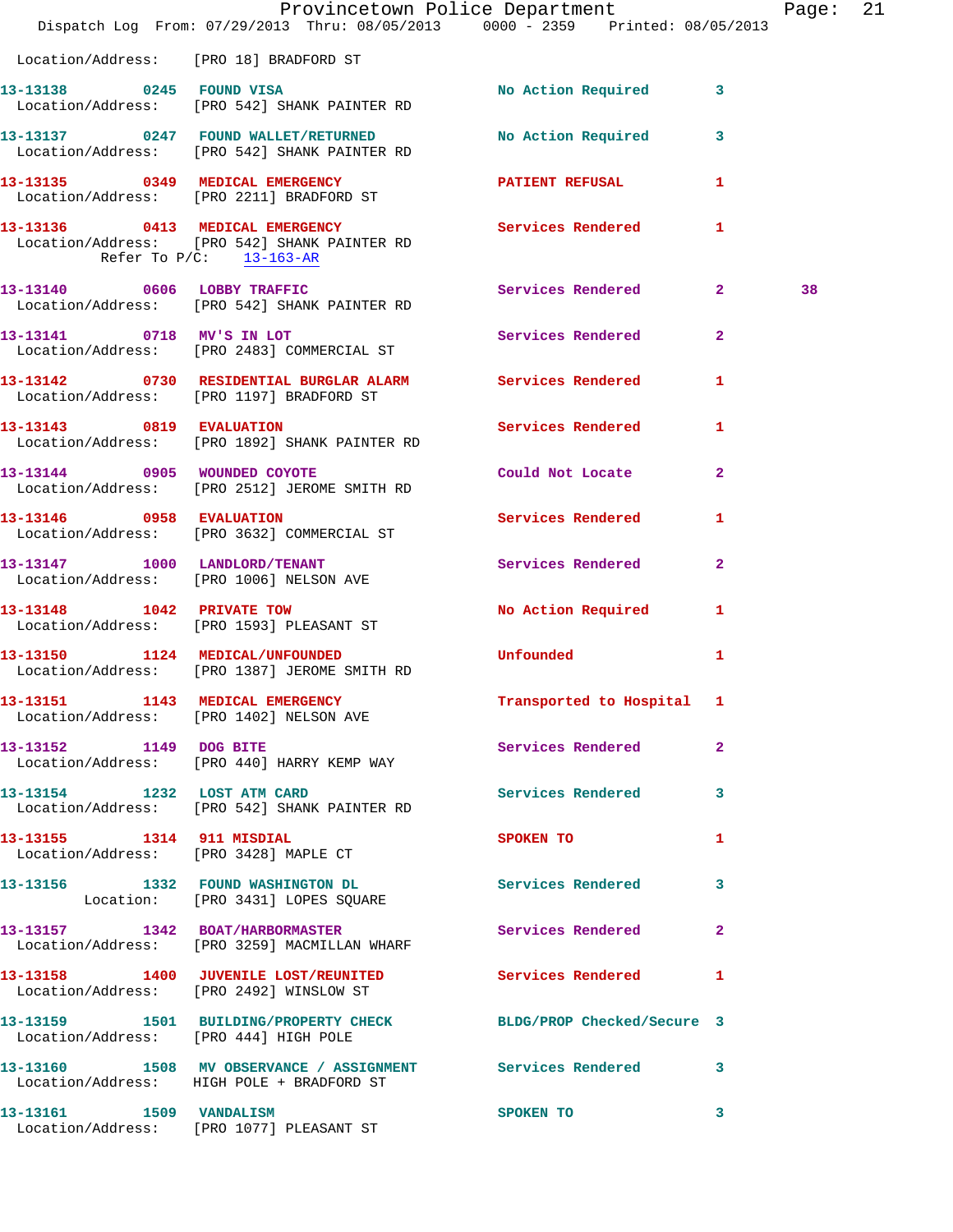| 13-13162 1518 MV STOP<br>Location/Address: [PRO 43] BRADFORD ST         |                                                                                                                                        | SPOKEN TO                  | $\mathbf{3}$   |
|-------------------------------------------------------------------------|----------------------------------------------------------------------------------------------------------------------------------------|----------------------------|----------------|
| 13-13163 1522 LOST IN THE DUNES<br>Location/Address: SNAIL RD + ROUTE 6 |                                                                                                                                        | Services Rendered          | $\mathbf{1}$   |
| 13-13164 1523 MV ACCIDENT                                               | Location/Address: [PRO 3701] BRADFORD ST EXT                                                                                           | Services Rendered          | $\mathbf{1}$   |
| 13-13165 1557 BIKE ACCIDENT                                             | Location/Address: [PRO 381] COMMERCIAL ST                                                                                              | <b>Services Rendered</b>   | $\overline{2}$ |
| Location/Address: [PRO 2513] ROUTE 6                                    | 13-13166 1629 MV OBSERVANCE / ASSIGNMENT Services Rendered                                                                             |                            | 3              |
| 13-13167 1646 FOUND KEYS                                                | Location: [PRO 3431] LOPES SQUARE                                                                                                      | Services Rendered          | 3              |
| Location/Address: [PRO 2539] RYDER ST                                   | 13-13168 1657 BUILDING/PROPERTY CHECK                                                                                                  | BLDG/PROP Checked/Secure 3 |                |
|                                                                         | 13-13169 1724 BUILDING/PROPERTY CHECK<br>Location/Address: [PRO 182] COMMERCIAL ST                                                     | BLDG/PROP Checked/Secure 3 |                |
|                                                                         | 13-13170 1753 BUILDING/PROPERTY CHECK<br>Location/Address: [PRO 530] SHANKPAINTER RD                                                   | BLDG/PROP Checked/Secure 3 |                |
|                                                                         | 13-13171         1755  MV OBSERVANCE / ASSIGNMENT            Services Rendered<br>Location/Address:    TELEGRAPH HILL RD + BRADFORD ST |                            | 3              |
| 13-13172 1804 911 ABANDONED                                             | Location/Address: [PRO 1953] COMMERCIAL ST                                                                                             | Services Rendered          | 1              |
| 13-13173 1815 COMPLAINT<br>Location/Address: MOZART AVE                 |                                                                                                                                        | Services Rendered          | 3              |
| 13-13174 1828 MV INSPECTION                                             | Location/Address: [PRO 542] SHANK PAINTER RD                                                                                           | Services Rendered          | 3              |
|                                                                         | 13-13175 1916 MEDICAL EMERGENCY/EVAL<br>Location/Address: TREMONT ST + SCHOOL ST                                                       | <b>Services Rendered</b>   | $\mathbf{1}$   |
|                                                                         | 13-13176 1932 ASSIST AGENCY / MUTUAL AID<br>Location/Address: [PRO 129] COMMERCIAL ST                                                  | <b>Services Rendered</b>   | 3              |
| 13-13177 1951 ALARM - GENERAL                                           | Location/Address: [PRO 1778] SHANK PAINTER RD                                                                                          | False Alarm                | $\mathbf{1}$   |
| 13-13178 2007 FOLLOW UP<br>Location/Address: STANDISH ST                |                                                                                                                                        | Services Rendered          | $\overline{2}$ |
|                                                                         | 13-13179 2008 LOST BROWN WALLET/GREY BACKBAC Services Rendered<br>Location/Address: [PRO 542] SHANK PAINTER RD                         |                            | 3              |
| 13-13180 2017 MEDICAL EMERGENCY                                         | Location/Address: [PRO 2875] COMMERCIAL ST                                                                                             | Transported to Hospital 1  |                |
| 13-13181 2040 COMPLAINT                                                 | Location/Address: [PRO 2500] COMMERCIAL ST                                                                                             | <b>Services Rendered</b>   | 3              |
| 13-13182 2055 MEDICAL EMERGENCY                                         | Location/Address: [PRO 1953] COMMERCIAL ST                                                                                             | <b>PATIENT REFUSAL</b>     | $\mathbf{1}$   |
|                                                                         | 13-13183 2102 BUILDING/PROPERTY CHECK<br>Location/Address: [PRO 175] COMMERCIAL ST                                                     | BLDG/PROP Checked/Secure 3 |                |
| 13-13184 2116 MV STOP                                                   | Location/Address: RACE POINT RD + NELSON AVE                                                                                           | <b>VERBAL WARNING</b>      | 3              |
| 13-13185                                                                | 2131 BUILDING/PROPERTY CHECK                                                                                                           | BLDG/PROP Checked/Secure 3 |                |